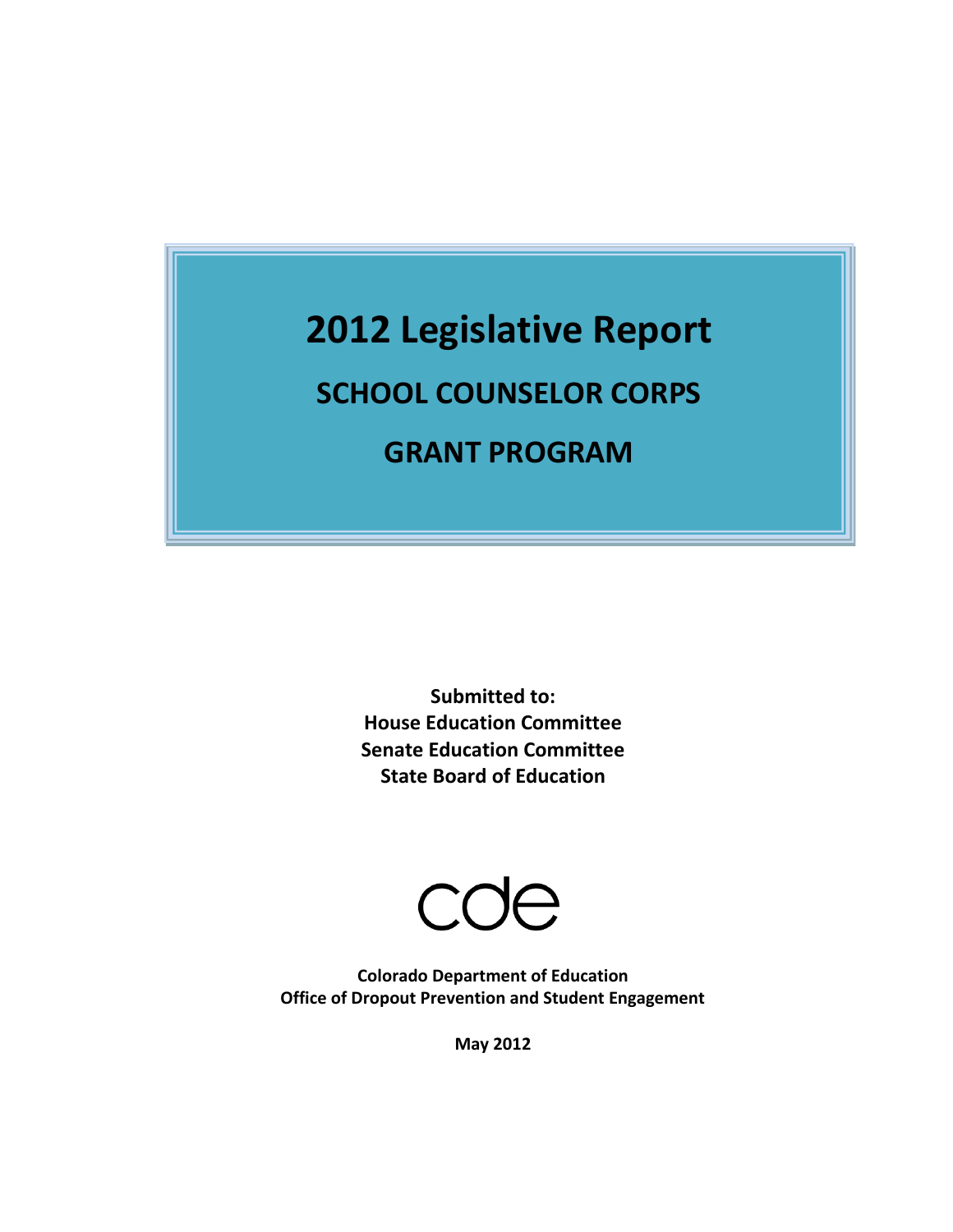# This page left intentionally blank.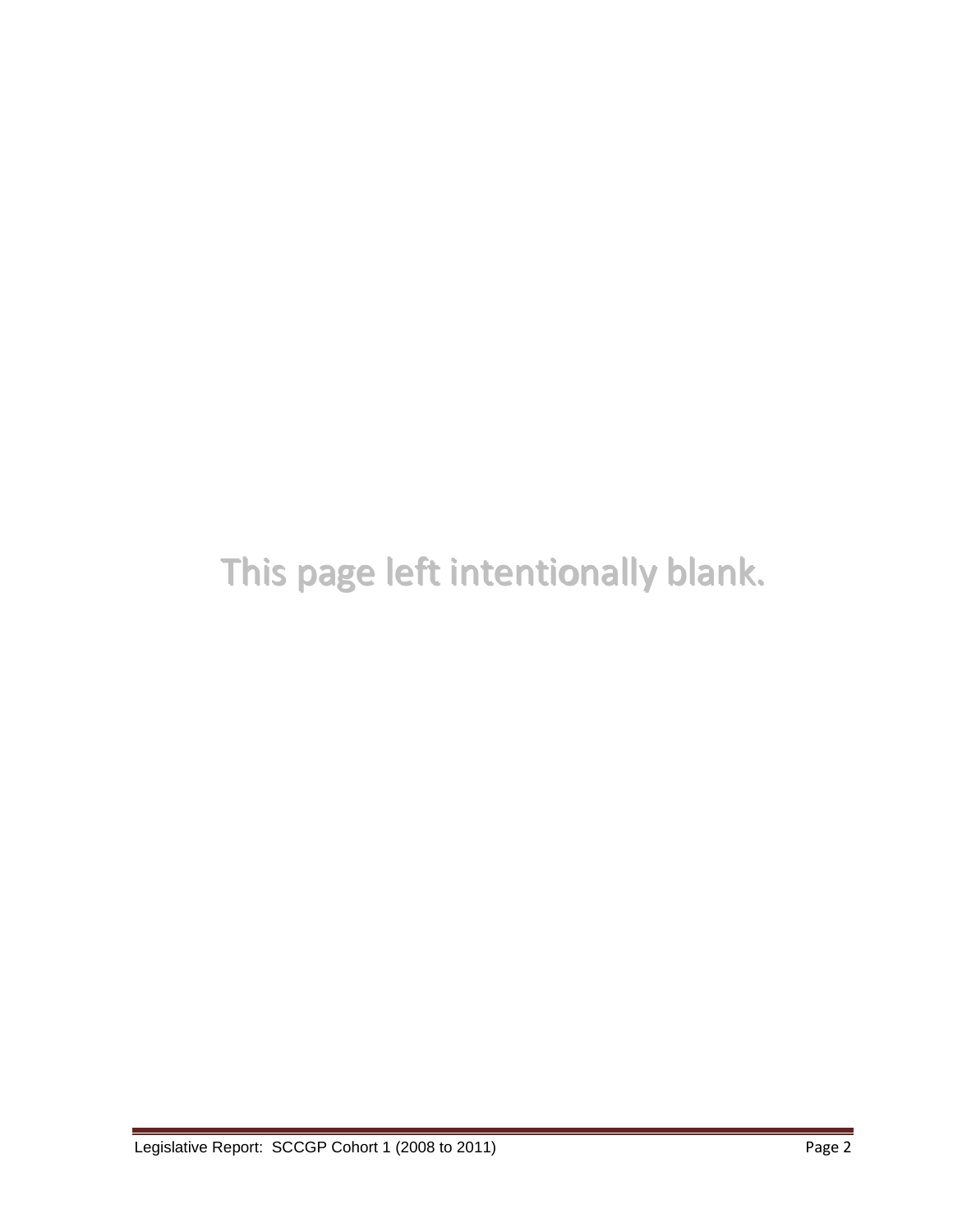#### **Colorado State Board of Education Members November 11, 2011**

**Bob Schaffer (R), Chairman** 4th Congressional District

**Marcia Neal (R), Vice-Chairman** 3rd Congressional District

> **Elaine Gantz Berman (D)** 1st Congressional District

**Jane Goff (D)** 7th Congressional District

**Paul Lundeen (R)** 5th Congressional District

**Deborah Scheffel (R)** 6<sup>th</sup> Congressional District

#### **Angelika Schroeder (D)** 2<sup>nd</sup> Congressional District

**Robert Hammond**

Commissioner of Education

201 East Colfax Avenue, Room 506 Denver, Colorado 80203 (303) 866-6817 or (303) 866-6809; (303) 866-6761 Fax <http://www.cde.state.co.us/>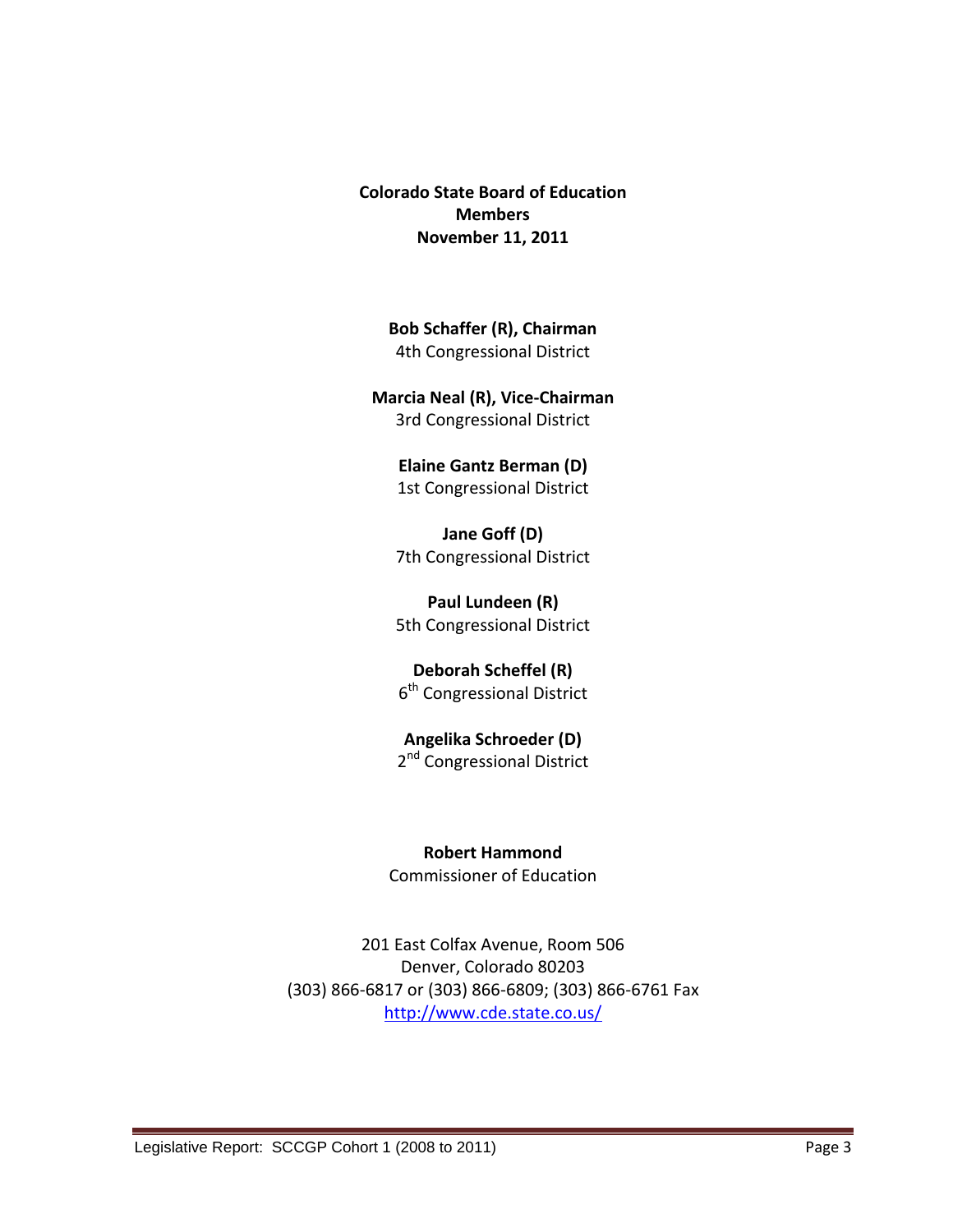# **2012 Legislative Report SCHOOL COUNSELOR CORPS GRANT PROGRAM**

**Prepared by: Office of Dropout Prevention and Student Engagement**

Judith Martinez, Director Office of Dropout Prevention and Student Engagement

> Daphne Pereles, Executive Director Learning Supports Unit

Dr. Amy Anderson, Assistant Commissioner Innovation, Choice and Engagement Division

*This legislative report on Cohort 1 (2008 to 2011) of the School Counselor Corps Grant Program is submitted to the Education Committees of the Senate and the House of Representatives pursuant to C.R.S. 22-91-105.*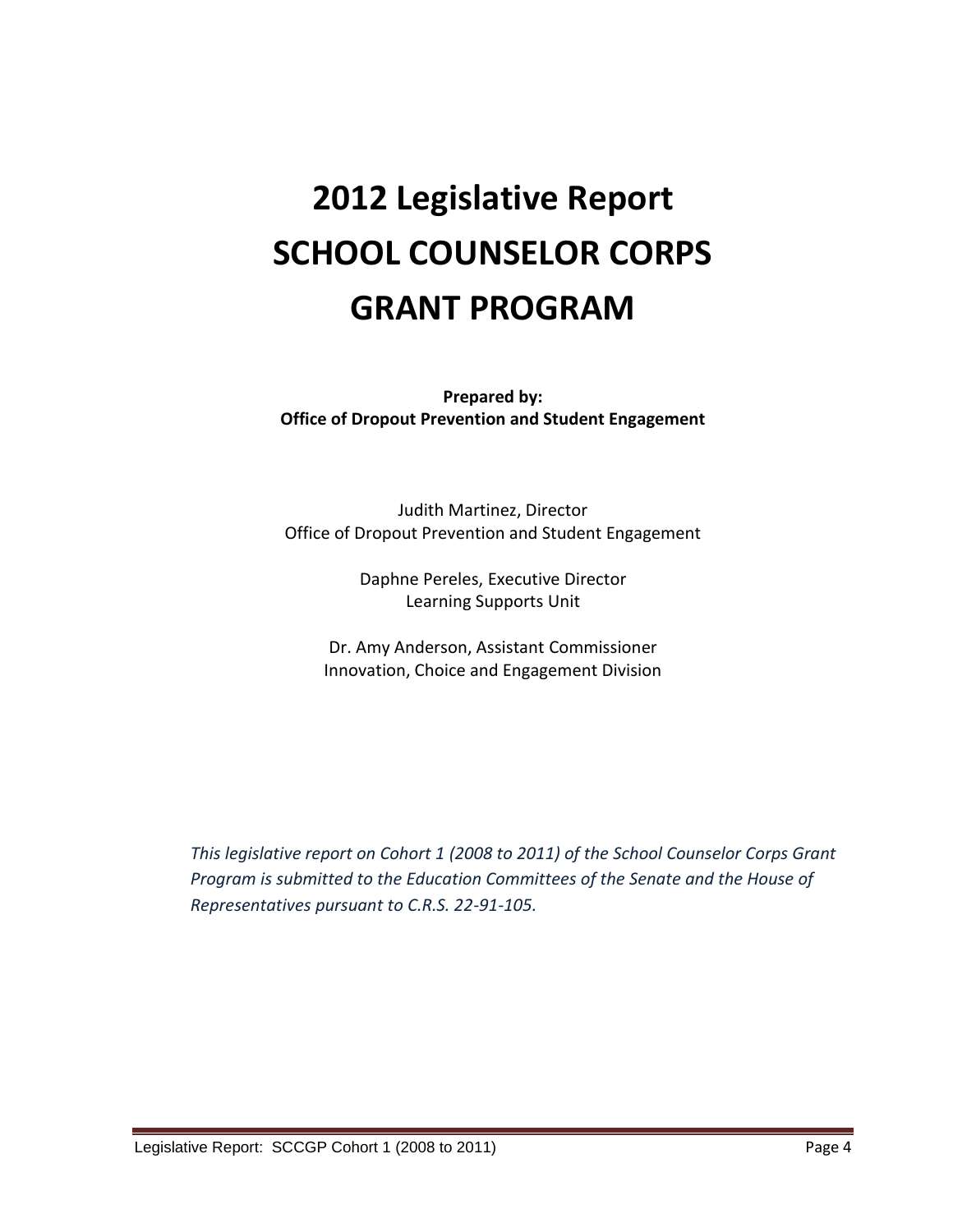# **2012 Legislative Report**

#### **School Counselor Corps Grant Program**

# **Table of Contents**

| America School Counselor Association Standards14 |  |
|--------------------------------------------------|--|
|                                                  |  |
|                                                  |  |
|                                                  |  |
|                                                  |  |
|                                                  |  |
|                                                  |  |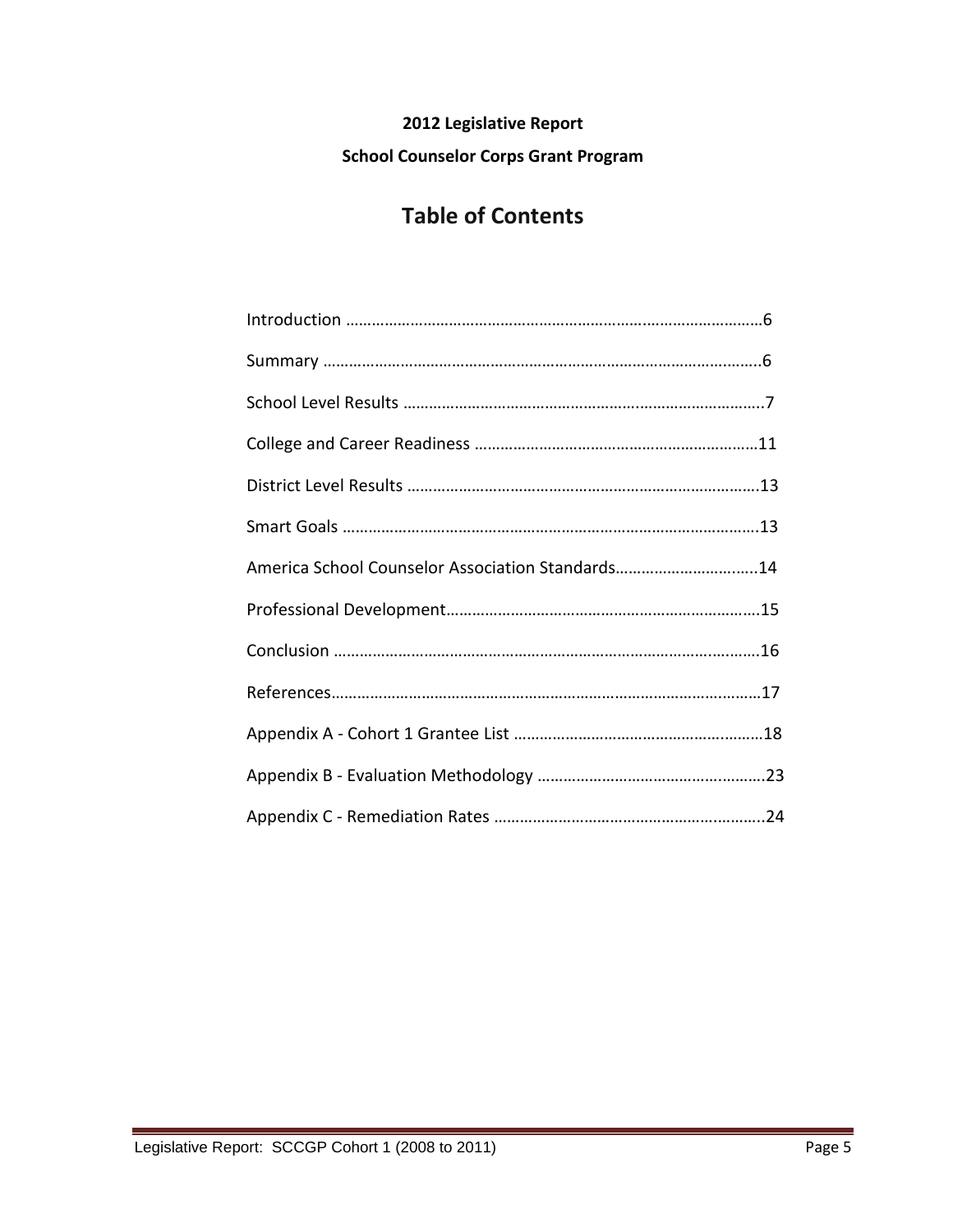### **Introduction**

The School Counselor Corps Grant Program (SCCGP) was established by House Bill 08-1370 and the resulting legislation was enacted by the General Assembly 22-91-101 et seq: Colorado Revised Statutes. The purpose of the grant program is to increase the availability of effective, school-based counseling within secondary schools with a focus on postsecondary preparation. The SCCGP was created to increase the state graduation rate and increase the percentage of students who appropriately prepare for, apply to and enroll in postsecondary education. The role of school counselors has undergone revisions and changes; and today the emphasis is on college and career readiness and ensuring timely school completion. Among the reasons for this shift is that a high percent of students either are not graduating on-time (within four years of entering ninth grade) or never graduate (White & Kelly, 2010). To decrease dropping out and increase graduation rates, timely monitoring, evaluating, and intervening are critical measures that must be taken (White & Kelly, 2010). These types of activities by school counselors are supported through the SCCGP and this report examines the results of the first cohort of grantees that received funding from 2008-2009 to 2010-2011.

## **Summary**

Cohort 1 of the SCCGP began in fiscal year 2008-2009, with a total of 37 grantees representing both school districts and the Charter School Institute. Over the three-year grant cycle, Cohort 1 grantees received a total of \$13,596,083 in funds and 80 new school counselors were hired in 90 schools (see Appendix A). Funding priority is given to secondary schools that exceed the statewide average dropout rate and serve a high percentage of free and reduced lunch eligible students. The schools in Cohort 1 worked toward reducing the student-to-counselor ratio, increasing postsecondary and workforce readiness and improving dropout and graduation rates.

Overall, results show that SCCGP Cohort 1 schools (when compared to comparable, nonrecipient schools) experienced higher graduation rates and lower dropout rates. Over the course of the three-year grant period, the cohort experienced lower student-to-counselor ratios. In addition, there was an increase in the number of college and scholarship applications and a high rate of completion of Individual Career and Academic Plans (ICAPs). The grant funds were also used to enhance and expand the professional development of the counselors, teachers, and administrators in order to establish a sustainable knowledge base about postsecondary readiness in geographic pockets across Colorado.

Starting in year two of the SCCGP, encouraging results that boost graduation rate and postsecondary education were observed. The indicators of progress in postsecondary readiness include:

- Increased number of applications submitted by high school students for college scholarships
- Increased awareness and completion of the Free Application for Federal Student Aid (FAFSA)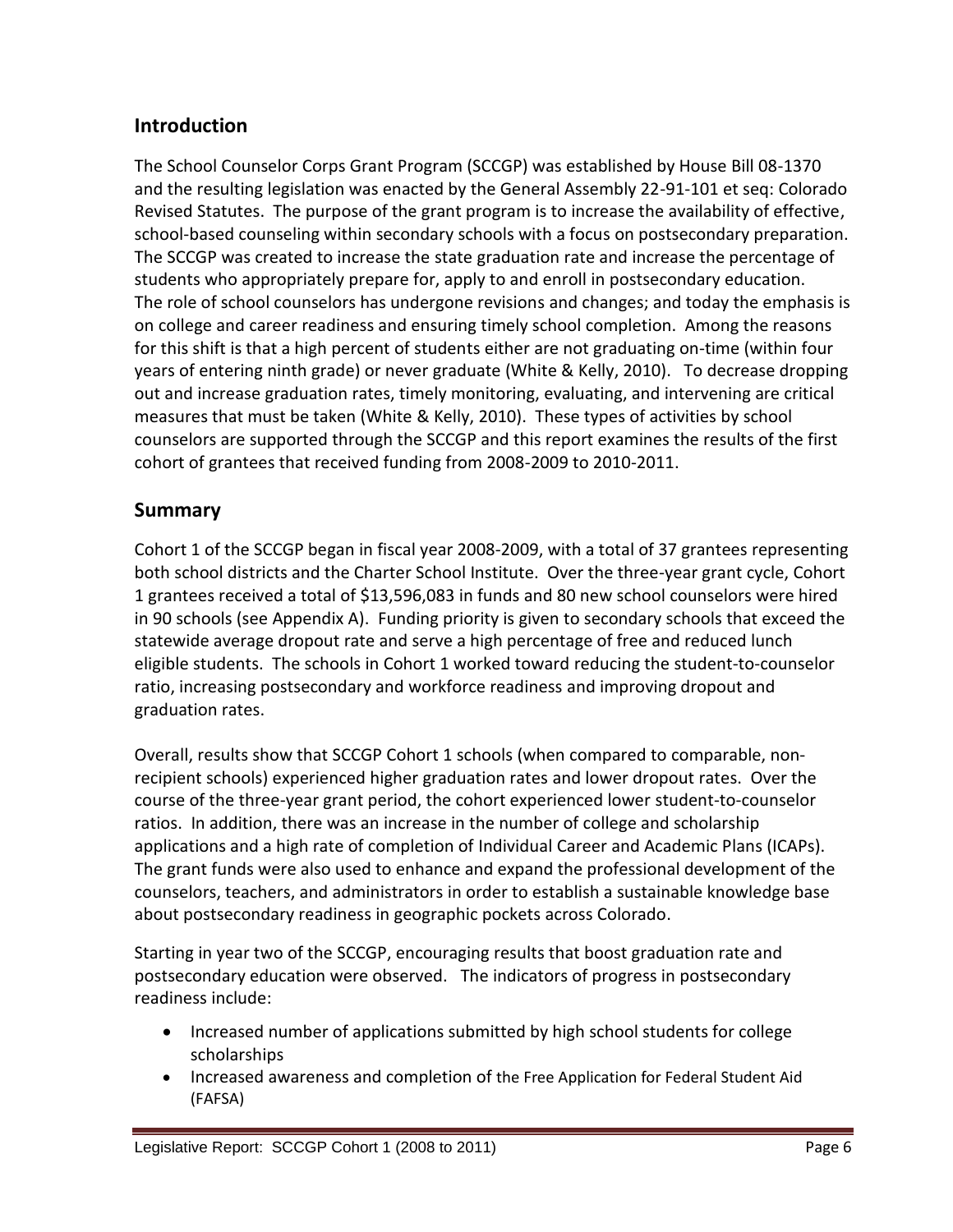- Increased number of students accepted at postsecondary learning institutions
- Increased completion of Individual Career and Academic Plans (ICAP)

The intent of the ICAP is to decrease dropout rates and increase graduation rates by assisting students in developing and maintaining a personalized postsecondary plan that ensures readiness for postsecondary and workforce success. ICAPs help guide a student and his or her parents or legal guardians in exploring postsecondary career and educational opportunities available to the student, aligning course work and curriculum, applying to postsecondary education institutions, securing financial aid and ultimately entering the workforce.

The results outlined in this summary were documented through annual reporting completed by Cohort 1 grantees and by state data collected on an annual basis. See Appendix B for details on the evaluation methodology.

# **School Level Results**

An examination of results at the school-level includes reporting on the following indicators:

- Student-to-counselor ratios Remediation
	-
- 
- Dropout rates **COLLEGE 2018** College and Career Readiness
- **•** Graduation rates

**Student-to-Counselor Ratio:** The grant played a big role in reducing the student-to-counselor ratio in grantee schools. Through the grant, 80 counselors were hired and student-tocounselor ratios were improved. At the high school level the ratio went from 314 students-to-1 counselor to 240:1. At the middle school level, the ratio was 516 students-to-1 counselor and was reduced to 291:1. This reduction moved grantees toward conformance with the American School Counselor Association (ASCA) recommendations, which can be found online at *http://www.ascanationalmodel.org*. The improved student-to-counselor ratios afforded schools additional opportunities to develop systems for data collections and ICAP planning and allowed counselors extra time to attend to students in need of remediation and at-risk of dropping out. In addition, the improved ratios supported the counselors' efforts to assist students with postsecondary aspirations, and increase awareness and completion of financial aid processes.

**Dropout Rates:** State data on the School Counselor Corps Grant recipient schools indicate that the program has had a positive impact on reversing the increasing dropout rates in Colorado secondary schools. Table 1 shows that the schools receiving School Counselor Corps grants decreased (improved) their cumulative dropout rate by 3.4 percentage points from 2005-2006 (baseline year) to 2010-2011 compared to comparable non-SCC grant schools, which increased their dropout rate by one percentage point over this same period.

Table 1 also shows a reduction in the annual number of dropouts in the SCCGP schools from 2005-2006 to 2010-2011, which is significant when compared with schools that serve similar students. Studies show that over the span of an average career, a high school dropout will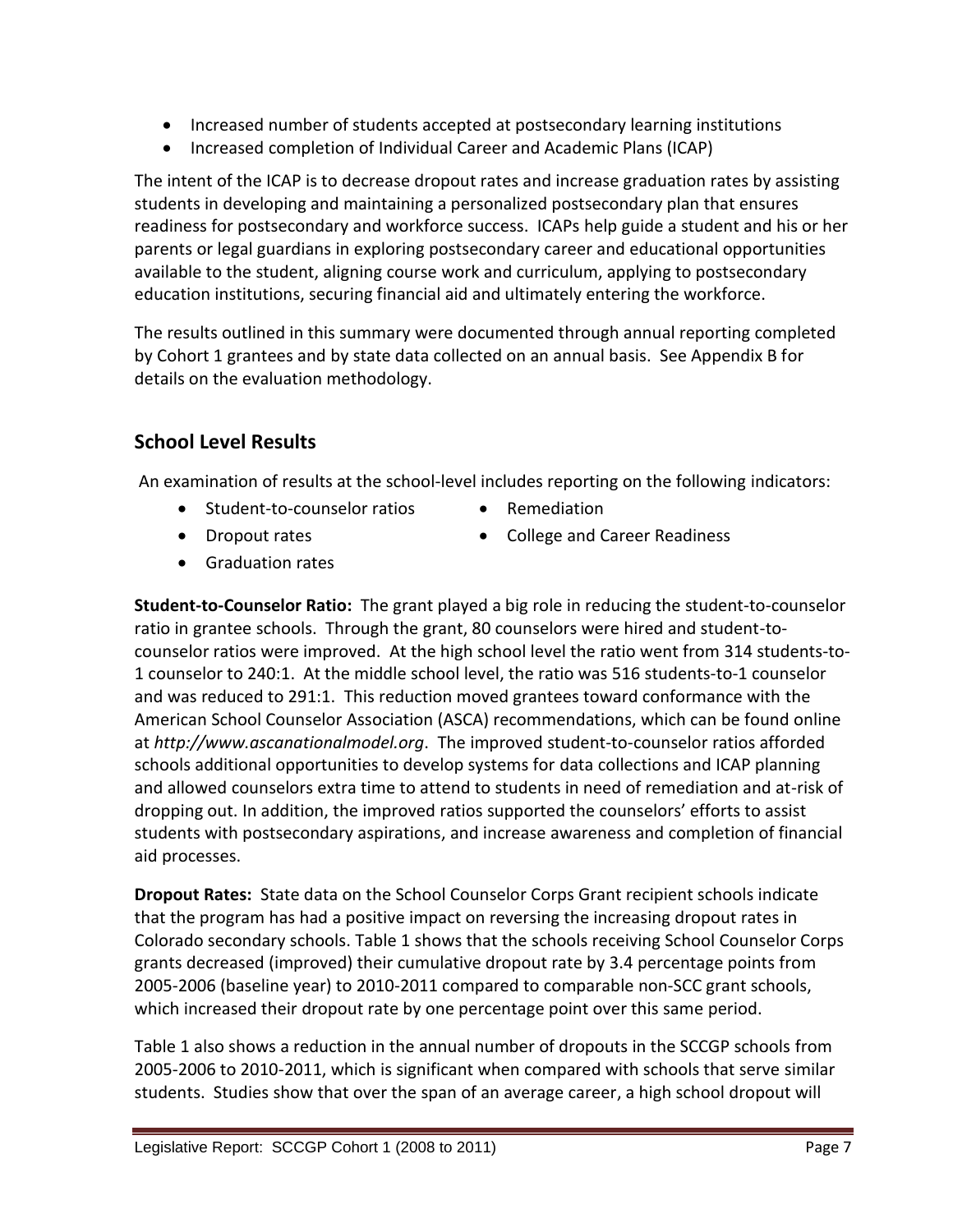cost society more than \$322,000 in lost taxes, increased public entitlements and health care costs, (Alliance for Education Excellence, 2009) (Sum, Khatiwada, and McLaughlin, 2009). In reducing the annual number of dropouts in the grant-funded schools by 2643 over the period of 2005-2006 to 2010-11, the projected cost savings to society will be more than \$800 million.

|                          |                                     |                                 | <b>Fiscal Year</b> |         |                                             |                                             |                                             |
|--------------------------|-------------------------------------|---------------------------------|--------------------|---------|---------------------------------------------|---------------------------------------------|---------------------------------------------|
| <b>Measure</b>           | <b>School</b><br><b>Type</b>        | 2005-06<br>(baseline<br>year**) | 2006-07            | 2007-08 | 2008-09<br>Year 1 of<br><b>Grant Cohort</b> | 2009-10<br>Year 2 of<br><b>Grant Cohort</b> | 2010-11<br>Year 3 of<br><b>Grant Cohort</b> |
|                          | <b>SCCGP</b>                        | 7.7%                            | 6.8%               | 5.9%    | 5.2%                                        | 4.6%                                        | 4.3%                                        |
| Dropout<br>Rates         | Comparabl<br>e non-<br><b>SCCGP</b> | 9.5%                            | 10%                | 9.8%    | 10.6                                        | 10.9%                                       | 10.5%                                       |
|                          | State Wide                          | 4.5%                            | 4.4%               | 3.8%    | 3.6%                                        | 3.1%                                        | 3%                                          |
|                          | <b>SCCGP</b>                        | 79,209                          | 80,107             | 80,304  | 82,452                                      | 81,668                                      | 80,569                                      |
| Student<br>Population    | Comparabl<br>e non-<br><b>SCCGP</b> | 87,216                          | 91,361             | 74,219  | 67,863                                      | 59,025                                      | 53,502                                      |
|                          | <b>SCCGP</b>                        | 6,126                           | 5,429              | 4,774   | 4,282                                       | 3,756                                       | 3,483                                       |
| Total<br><b>Dropouts</b> | Comparabl<br>e non-<br><b>SCCGP</b> | 8,289                           | 9,159              | 7,293   | 7,332                                       | 6,421                                       | 5,639                                       |

**Table 1: Dropout comparison between SCCGP Schools and Comparable\* non-SCCGP Schools**

\*Comparable non-SCCGP schools are demographically and academically similar to SCCGP schools. These schools also have similar free and reduced lunch rates.

\*\*The baseline year represents the data that determined which local education agencies were at high priority for funding when the SCCGP Request for Proposal (RFP) was released in 2008.

Source: Colorado Department of Education

#### **Chart 1: Dropout Rate**

This chart illustrates a decline in the dropout rate for SCCGP-funded schools, which matches the state trend. The trend line for comparable non-SCCGP schools shows rising dropout rates with a slight decline over the past year. Source: CDE, Office of Dropout

Prevention & Student Engagement

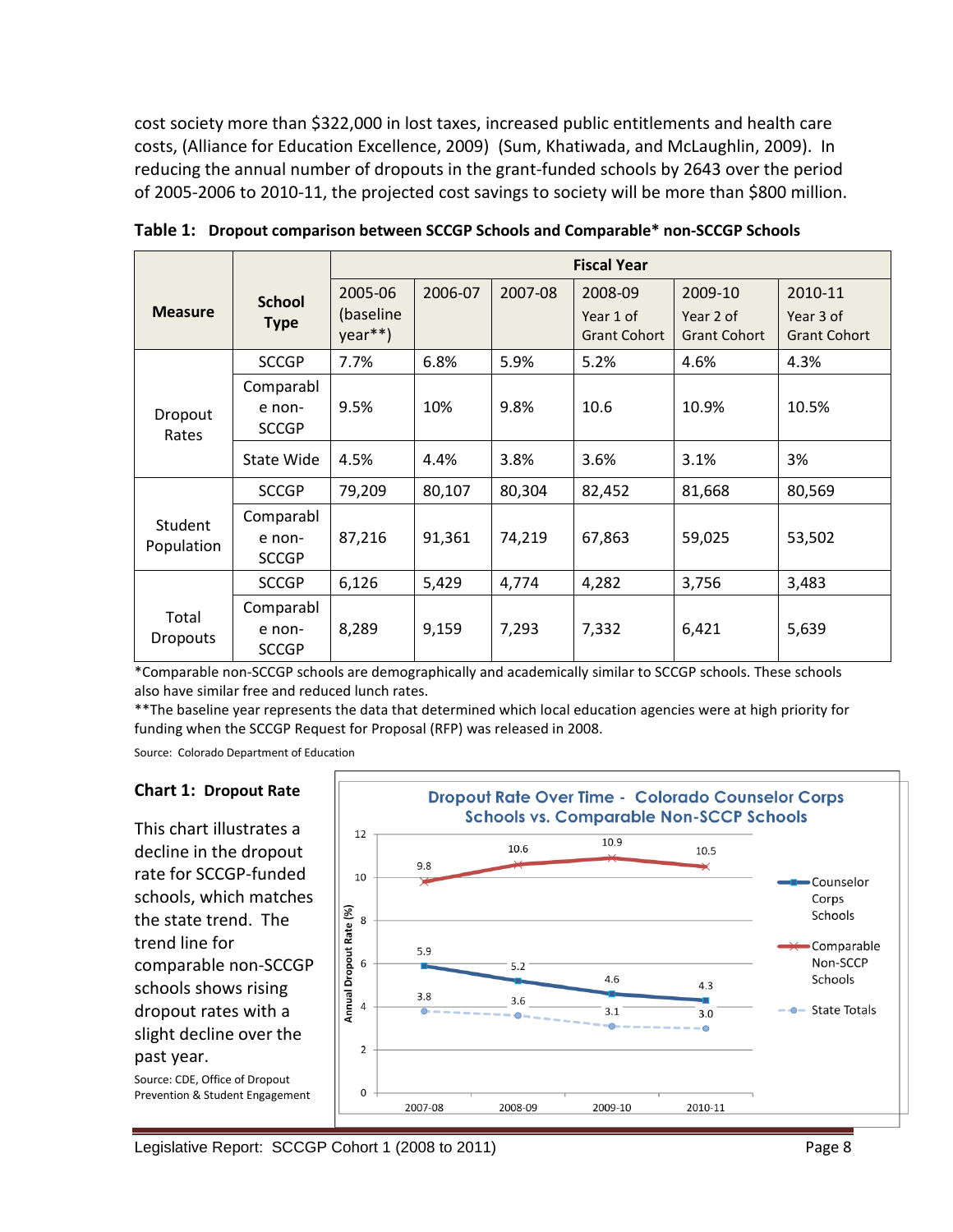**Graduation Rates:** A primary goal of the School Counselor Corps Grant Program (SCCGP) is to increase graduation rates and increase the number of students who are prepared for, apply to and enroll in a postsecondary program. The SCCGP schools maintained the graduation rate from 2007-08 to 2009-10 and showed about 2 percentage point increase in 2010-11 compared to the 2009-10 academic year. The comparable non-SCCGP schools, however, showed declining graduation rates over the same period. The graduation rates for SCCGP schools, comparable non-SCCGP schools, and statewide rate are shown in Table 2 for fiscal years 2005-06 (baseline rate) to 2010-11.

**Table 2: Graduation Rates Comparison between SCCGP Schools and Comparable\* non-SCCGP Schools**

| <b>School Types</b>                     | 2005-06** | 2006-07 | 2007-08 | 2008-09 | 2009-10 | 2010-11 |
|-----------------------------------------|-----------|---------|---------|---------|---------|---------|
| <b>SCCGP Schools</b>                    | 59.8%     | 65%     | 63%     | 63.6%   | 62.3%   | 64.1%   |
| Comparable non-<br><b>SCCGP Schools</b> | 53.4%     | 52.9%   | 52.6%   | 51%     | 48.7%   | 50.3%   |
| Statewide                               | 74.1%     | 75%     | 73.9%   | 74.6%   | 73.3%   | 73.9%   |

\*Comparable non-SCCGP schools are demographically and academically similar to SCCGP schools. These schools also have similar free and reduced lunch rates.

\*\*The baseline year represents the data elements that determined which local education agencies were at high priority for funding when the SCCGP Request for Proposal (RFP) was released in 2008.

Source: Colorado Department of Education



**Chart 2: Graduation and Completion Rates\* for SCCGP, Comparable non-SCCGP & State** 

\*Completion rate is the total number of high school graduates plus those who are not considered graduates and received a certificate of completion or GED.

Source: CDE, Office of Dropout Prevention & Student Engagement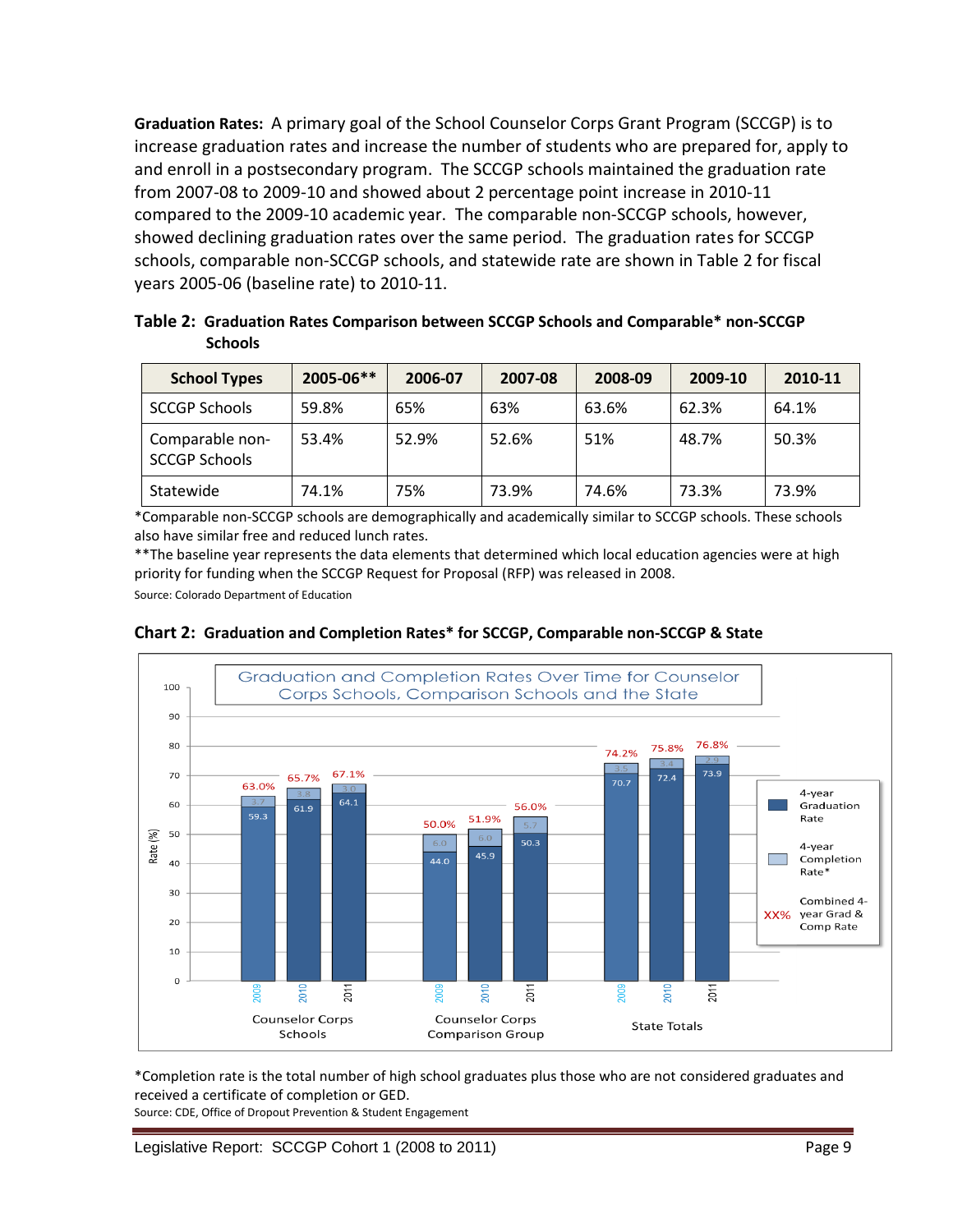Chart 2 depicts a three-year comparison of SCCGP schools, comparable non-SCCGP schools and statewide graduation and completion rates. The bar graph shows a continuous increase in graduation and completion rates of the SCCGP schools and comparable non-SCCGP schools. The percentage of students completing school (receiving a GED) declined in the SCCGP schools. A larger percent of students in the comparable non-SCCGP school completed school and did not receive a high school diploma. These data indicate that SCCGP schools were more successful than comparable non-SCCGP schools in increasing the annual number of students who graduate versus complete.

**Remediation:** At the K-12 level, remediation is often thought of as intense classroom instruction using drills and other repetitive learning styles. After graduation or completion of high school, remediation refers to the process colleges use to bring basic academic skills up to the college level to ensure that students have the ability to successfully complete college-level classes for credit. Lefly, Lovell, and O'Brien (2011) reported that in 2009, 29.3 percent of firsttime, Colorado students, who enrolled in institutes of higher education in Colorado required remediation in basic content areas such as reading, writing, and mathematics. Remediation at the postsecondary level is expensive, as students must pay for remedial courses that will not accrue college credit toward a degree or credential. One of the objectives of SCCGP is to help students to be proficient and enroll in postsecondary education without a need for remediation.

For most of the SCCGP high school graduates, the remediation rate fluctuated, although some schools showed significant reductions in their college remediation rate – see Appendix C. Over the course of the three-year grant there is no clear trend in the available data that indicates an impact related to the School Counselor Corp grant. The remediation rates should continue to be tracked as it may take a few more years for the students who received remediation interventions at the secondary level to reach their senior year. There is, however, qualitative evidence reported by grantees that the SCCGP program addressed remediation.

The grantees were required to submit data reflecting the type of remediation programs available, the number of hours students spent in remediation per year, plus the student enrollment in the remediation course work. The responses varied among grantees. On average, it was reported that 111 students per SCCGP school enrolled in a remediation program in the first year of the grant (2008-09). In addition, the average time a student spent in a remediation program per year was 81 hours.

The type of remediation programs included: advisory, after school, night school, online, study lab, Saturday school, and other options. These types of early remediation are intended to reduce the number of students who will need remediation and will help save money for students and the public.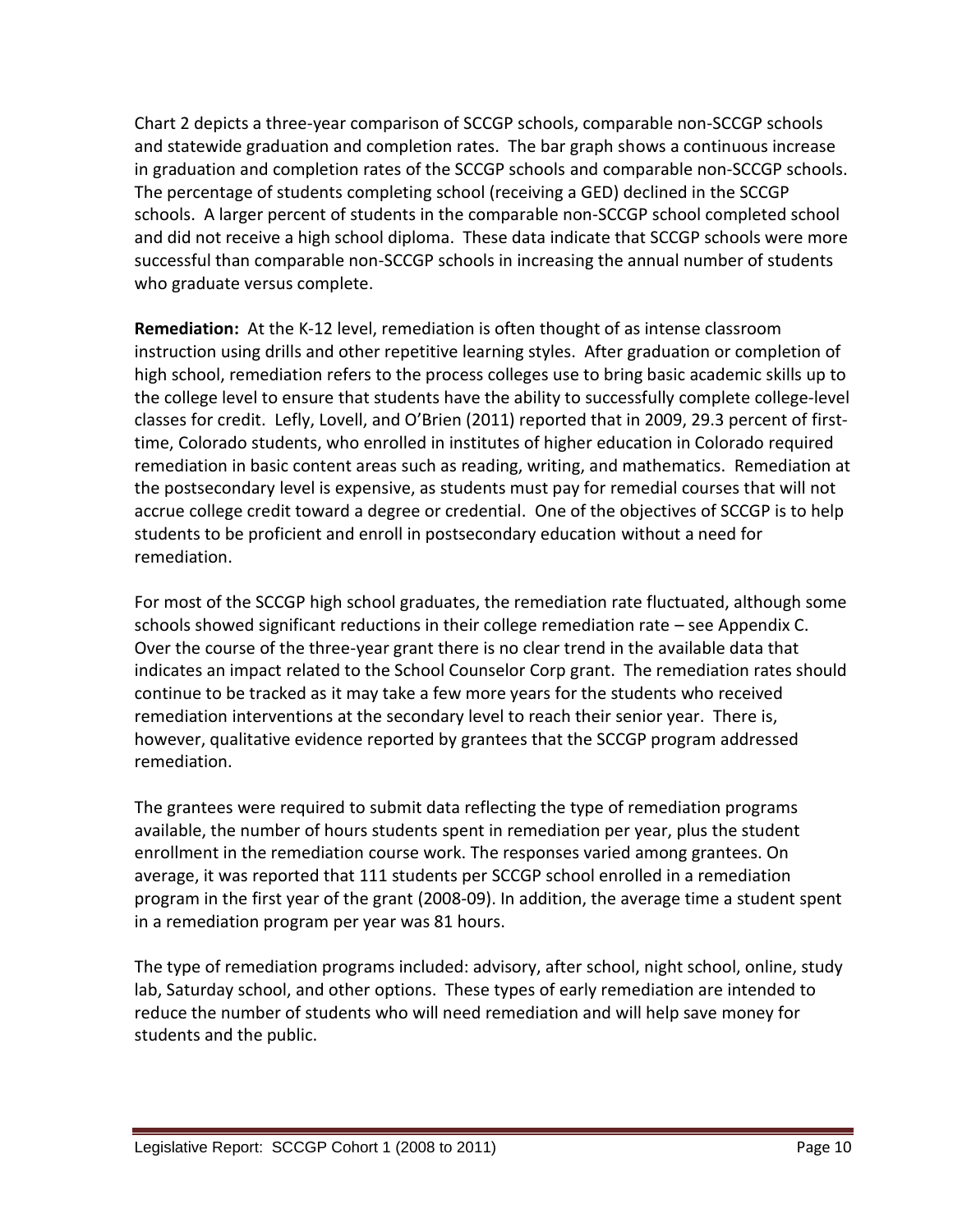### **College and Career Readiness**

Grant recipient schools provided information indicating an increase in the level of postsecondary preparation services provided to the secondary students, such as the use of Individual Career and Academic Plans (ICAPs) and participation in postsecondary or vocational preparation programs. Grantees also submitted data on the following indicators.

- Number of college and scholarship applications submitted
- Number of Free Applications for Federal Student Aid (FAFSA) completed
- Number of students accepted into a postsecondary institution
- Number of completed ICAPs

An ICAP is an individualized plan developed by the student and the student's parent or legal guardian, in collaboration with the school counselors, school administrators, school personnel and/or Approved Postsecondary Service Providers. The ICAP is used to help establish personalized academic and career goals, explore postsecondary career and educational opportunities, align coursework and curriculum, apply to postsecondary institutions, secure financial aid, and ultimately enter the workforce following college graduation.

By year three (2010-11), the majority of School Counselor Corps high schools indicated that 60 to 100 percent of their student population had a completed ICAP, indicating an increase in the number of completed ICAPs. Overall, data demonstrated an upward trend in the percentage of ICAP completion rates for high schools when compared to year one (2008-09) and year two (2009-10). The first year ICAP completion was required by Colorado student was 2011-12. SCCGP grantees were early adopters of ICAP and an incubator to show success.

Similar to the previous two years, the data for the middle schools illustrate a low completion rate in the 2010-11 fiscal year. The low ICAP completion rate at the middle school level is attributed to ICAP standards, which are closely tied to accomplishing milestones between ninth and twelfth grade (e.g., graduation) and less applicable at the middle school level.

The following examples illustrate the methods used by the high schools and middle schools to implement ICAPs during year three of the School Counselor Corps Grant Program:

- School Counselor Corps counselors worked with  $9<sup>th</sup>$  grade students during class time focusing on goal-setting, and career and college exploration.
- Utilized College In Colorado's online career assessment tool to help freshmen and sophomores during advisory periods to initiate career and college discussions.
- School Counselor Corps counselors assisted  $11<sup>th</sup>$  and  $12<sup>th</sup>$  grade students during individual appointments with a focus on completion of career and college readiness milestones and identification of workforce goals.
- Students were required to begin developing their ICAPs during district-wide career fairs, specifically exploring career based upon future goals.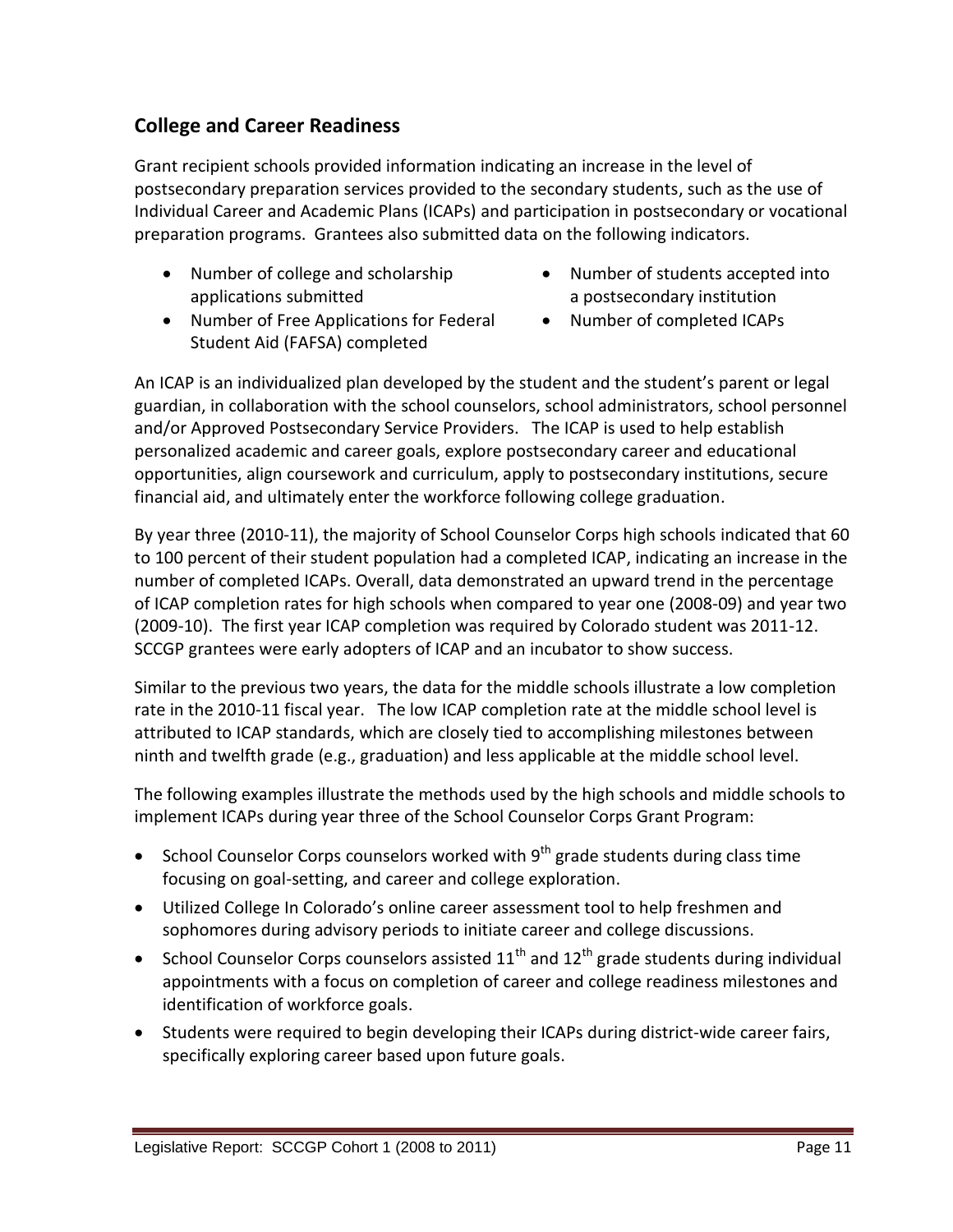Classroom guidance activities were provided during advisory periods in middle schools. The guidance at middle schools concentrated on taking the students through the various steps in career exploration process, transition to high school, and communication skills.

**Academic, Postsecondary or Career and Technical Courses:** Enrollment in these type of courses dramatically increased during the grant cycle. Participation in career and college preparation courses from year one (2008-09) to year three (2010-11) grew by 284 percent. The programs can be categorized into six basic course types:

- 1. Advanced Placement Courses
- 2. College Preparation Courses
- 3. Honors Courses
- 4. International Baccalaureate Courses
- 5. Postsecondary Educational Opportunity (PSEO)
- 6. Career and Technical Education Courses

Table 3, below, provides a count of student enrollment in each program over the three-year SCCGP period. The statistics show that from year one to year two of the grant, enrollment expanded by 169 percent. From year two to year three, there was a 42 percent increase in enrollment. This indicates the grant program was successful in increasing awareness of and access to specialized courses linked to postsecondary preparation. There was an impressive increase of student enrollment by SCCGP high school students in all course categories. However, the most significant increase was in the Postsecondary Educational Opportunity (PSEO) courses.

|                                                         | <b>Student Enrollment Reported by Cohort 1 Grantees</b> |                        |                        |  |  |
|---------------------------------------------------------|---------------------------------------------------------|------------------------|------------------------|--|--|
| <b>Courses</b>                                          | <b>Year 1 of Grant</b>                                  | <b>Year 2 of Grant</b> | <b>Year 3 of Grant</b> |  |  |
| <b>Advanced Placement Courses</b>                       | 5,861                                                   | 11,222                 | 19,677                 |  |  |
| <b>College Preparation Courses</b>                      | 1,838                                                   | 3,916                  | 11,871                 |  |  |
| <b>Honors Courses</b>                                   | 5,714                                                   | 15,686                 | 25,515                 |  |  |
| International Baccalaureate Courses                     | 3,778                                                   | 7,742                  | 14,553                 |  |  |
| Postsecondary Educational Opportunity<br>(PSEO) Courses | 1,847                                                   | 8,246                  | 17,757                 |  |  |
| <b>Others</b>                                           | 4,251                                                   | 11,112                 | 123                    |  |  |
| <b>Career and Technical Education Courses</b>           | 6,127                                                   | 21,250                 | 23,316                 |  |  |
| <b>Total Enrollment</b>                                 | 29,416                                                  | 79,174                 | 112,812                |  |  |

Source: School Counselor Corps Grantee Evaluation Data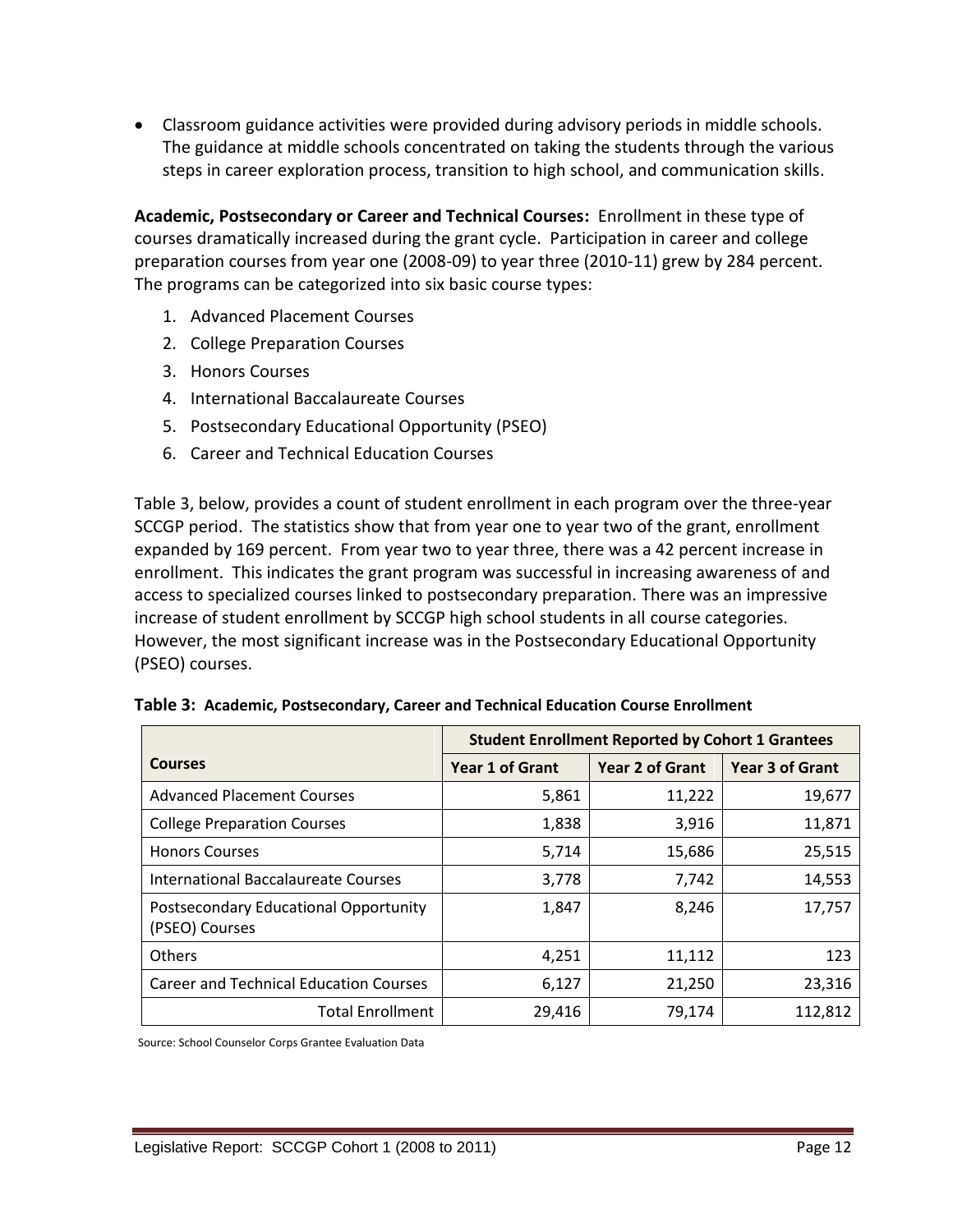**College Preparation:** Overall findings for the SCCGP cohort illustrate a positive impact on students' college preparation. Table 4 summarizes total gains made by SCCGP from 2008 to 2011. College preparation includes: filing applications for admissions in colleges; securing scholarships; and requesting financial aid. The amount of scholarship money received increased by nearly \$15 million in year three compared to year one, which translates to an 81 percent increase. It was also reported that the number of college applications increased by 2,131 (from 9,922 to 12,053) in the 2010-2011 fiscal year.

#### **Table 4: College Preparation**

| <b>School Counselor Corps College Preparation Related Data</b><br>(2008 to 2011) |                                  |                                  |                                  |  |  |  |
|----------------------------------------------------------------------------------|----------------------------------|----------------------------------|----------------------------------|--|--|--|
|                                                                                  | Number in Year 1<br>of the Grant | Number in Year 2<br>of the Grant | Number in Year 3<br>of the Grant |  |  |  |
| Number of Free Applications for Federal<br><b>Student Aid Completed</b>          | 1,240                            | 3,405                            | 2,752                            |  |  |  |
| Number of College Applications Filed                                             | 8,911                            | 9,922                            | 12,053                           |  |  |  |
| Number of Scholarship Applications<br>Submitted                                  | 3,543                            | 7,612                            | 6,153                            |  |  |  |
| Total Scholarship Dollar Amount Received                                         | \$18,172,719                     | \$23,682,426                     | \$32,826,836                     |  |  |  |

Source: School Counselor Corps Grantee Evaluation Data

# **District and Grant Level Results**

Grant recipients also reported on attainment of goals and other outcomes over the three-year funding period. This included:

- Information regarding Specific, Measurable, Attainable, Research- Based, and Timely (S.M.A.R.T) goals
- Progress toward American School Counselor Association (ASCA) standards implementation
- Description of professional development provided by grant funds

#### **S.M.A.R.T. Goals**

SCCGP recipient districts ensure effective program implementation by setting and tracking S.M.A.R.T goals and adhering to grant reporting requirements. The number of goals set by grantees varied by year. In year one, there were 202 goals and of these, grantees reported that 29 percent of the goals were accomplished and 71 percent were not completed. In year two, there were 231 grantee goals and of these, 52 percent of the goals were accomplished and 67 percent of the 223 grantee goals for year three were accomplished. Overall, the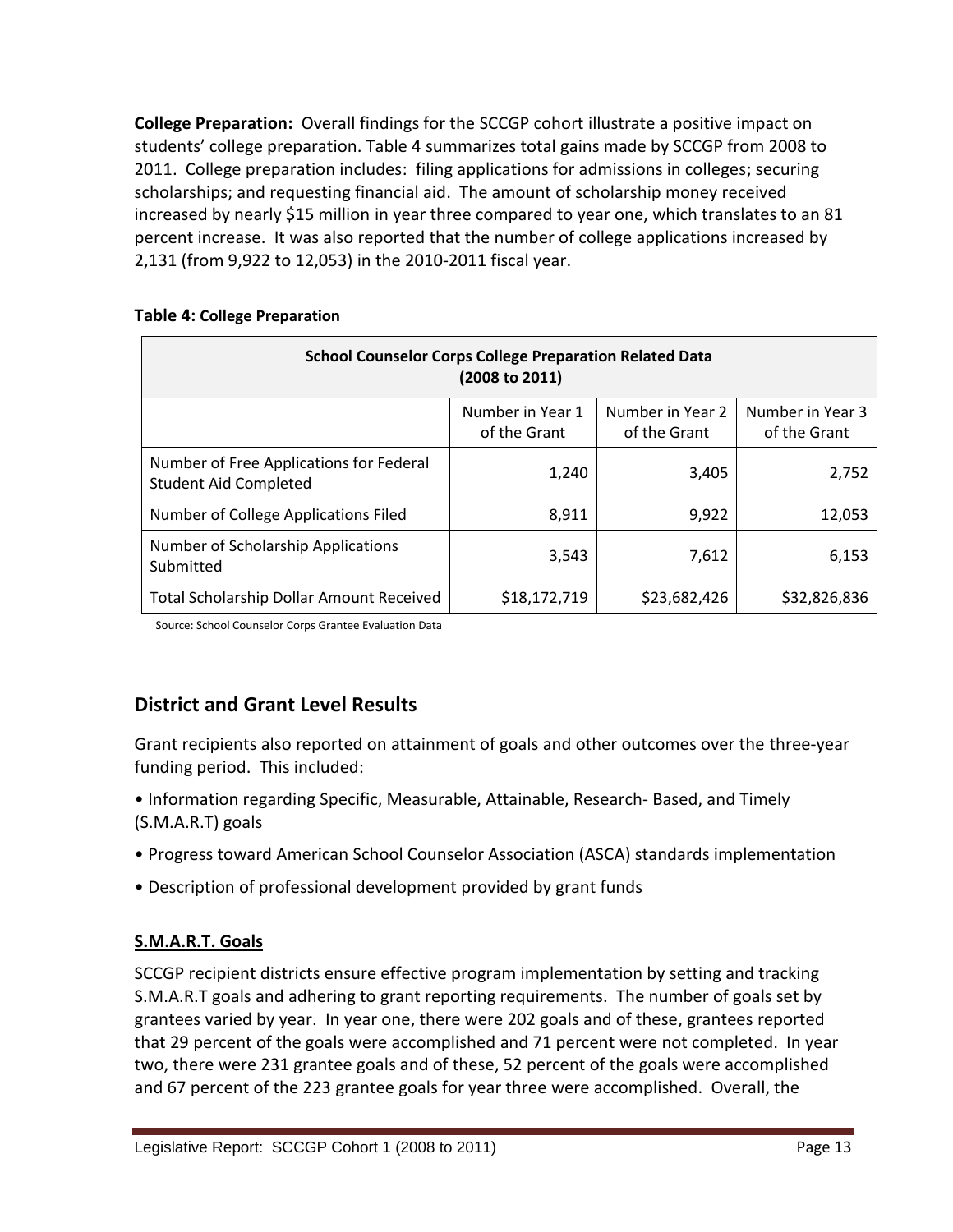SCCGP grant recipients showed a 38 percentage point improvement in meeting expectations set in their S.M.A.R.T. goals over the three-year grant cycle.

#### **The America School Counselor Association (ASAC) Standards**

The SCCGP grantees were also expected to advance and improve program alignment with the American School Counselor Association standards. To this end, district grantees collected data from grant recipient schools to track adoption and implementation of ASCA recommended standards and procedures. The ASCA Standards focus on three domains: (1) academic development, (2) career development and (3) social development.

- **1. Academic development domain:** Of the 37 grantees, 36 or 97 percent reported implementing activities in this domain in year one and year two, while 35 (95 percent) of grantees reported these types of activities in year three. The reason for the slight decline in year three is unclear. The approaches applied in this domain included the following:
	- The School Counselor Corps counselors facilitated classroom sessions designed to help students identify attitudes and behaviors to support and enhancing learning.
	- Middle school counselors designed lesson plans and visited classrooms at each grade level. The lesson plans targeted goal setting, time management, organizational strategies, study skills, and emphasized the connection between academic success and school and career success.
	- High school counselors facilitated summer programs for the lowest performing, incoming freshmen to ensure their successful transition from middle school to high school.
	- High school counselors delivered classroom presentations, which focused on options available to students for postsecondary life and inform students about the link between academic performance and their future.
	- School Counselor Corps counselors and staff created and implemented interventions for students that showed early warning signs of dropping out.
- **2. Career development domain:** Thirty-six (97 percent) of grantees reported full implementation of career development planning in year one and year two, while 35 (95 percent) reported full implementation in year three. The reason for the slight decline is unclear. Activities to support career development planning included:
	- Printed occupation interest on student ID cards.
	- Created and implemented Individual Career and Academic Plans (ICAPs) and milestones for students in grades 8-12.
	- Invited guest speakers from local businesses, based on career interest inventories, to speak with students during lunch.
	- Hosted career days in partnership with local businesses and community schools.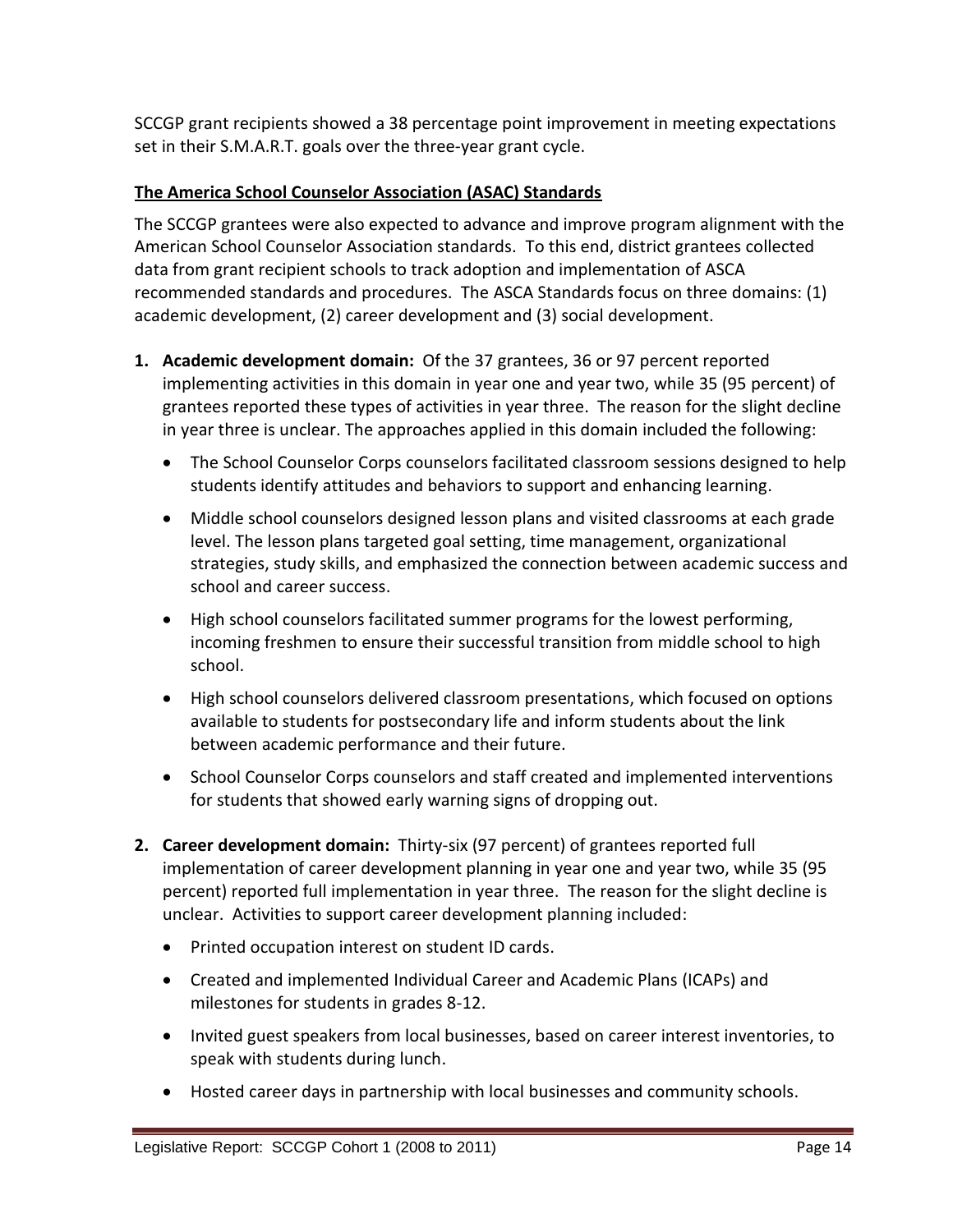- Developed lesson plans for middle school counselors that focused on career exploration, academic classes/skills needed for high school, college, and career success.
- Created career guidance curriculum for the high school counselors to deliver during advisory periods.

#### **3. Social development domain:**

In year one, 32 grantees (86 percent) reported addressing this domain and in year two, 31 grantees (84 percent) confirmed coverage. In year three, 35 grantees (95 percent) reported implementing activities in this domain. Social development activities included:

- Student participation in self-esteem activities facilitated by school staff and counselors.
- Presentations to increase suicide awareness among students.
- Classroom guidance lessons taught by school counselors, which included topics such as, anti-drinking, bullying prevention and social skills development.
- Classroom guidance lessons on topics that included goal setting, positive/negative social behaviors, interpersonal skills, and positive/negative decision-making.

**Professional Development:** Based on reporting by grantees, the SCCGP afforded secondary school counselors and staff opportunities to attend or facilitate professional development trainings and workshops. The hours of professional development totaled 1600 hours in the first year of the grant, 2306 hours in the second year, and 2073 hours in the third year. These workshops directly impacted secondary counselors, faculty members, and administrators. On average, four team members per grantee school participated in professional development opportunities.

The following is a summary of the types of professional development opportunities that grantee staff facilitated or attended:

- Financial Aid workshops to assist counselors in working with students to navigate the financial aid process.
- Workshops on Free Application for Federal Student Aid (FAFSA) processes and current changes along with highlighting the types of financial aid, including grants, work-study, loans, scholarships, and local and state-based scholarship resources.
- College in Colorado (www.CollegeInColorado.org) trainings to provide resource tools for students with special needs.
- High School-to-College Transition conferences to assist counselors in helping students in transitioning to college.
- Data workshops on the importance of collecting, analyzing, and reporting data to set program goals and monitor progress.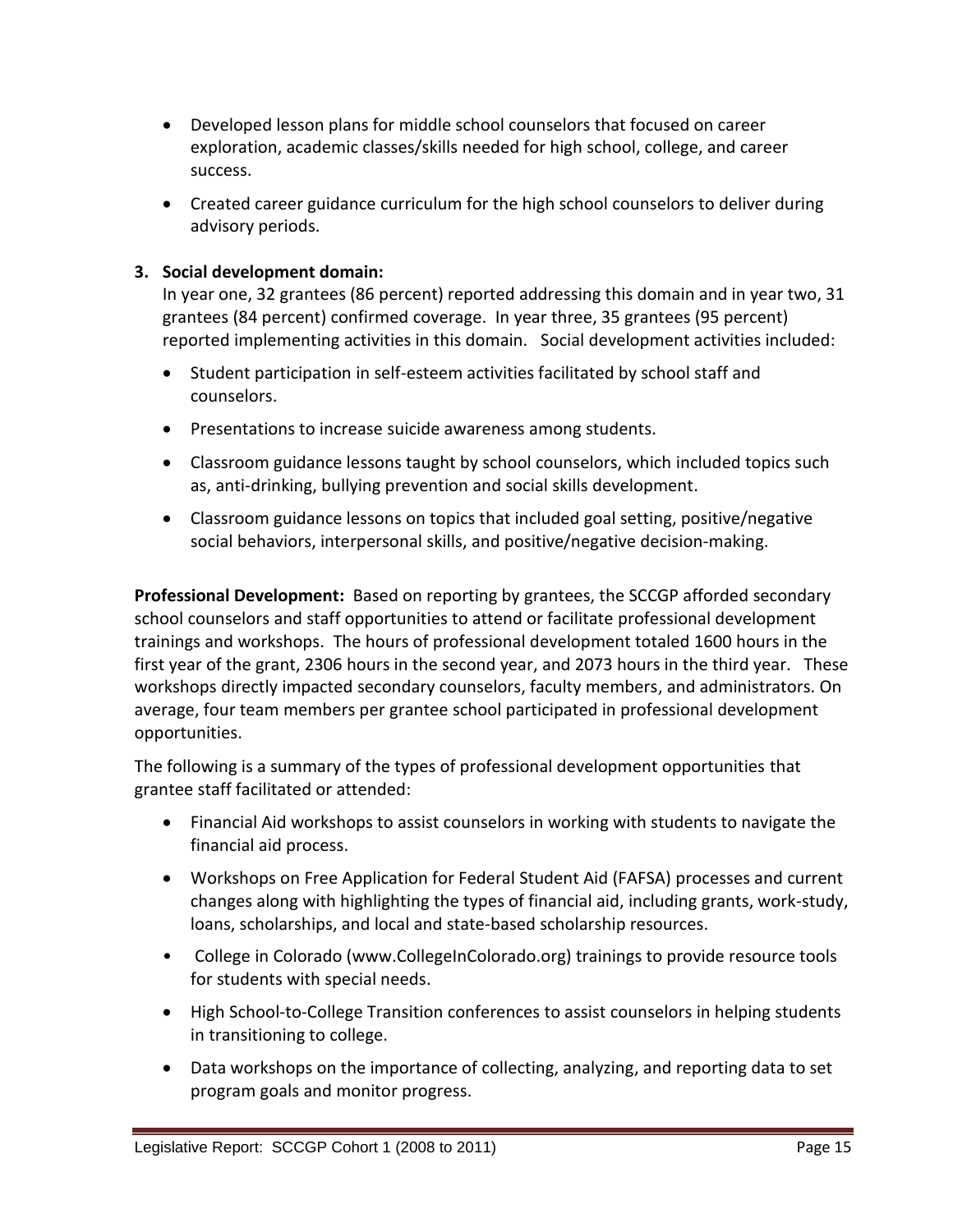- Dropout Prevention seminars to develop prevention strategies and resources to apply at the high school level.
- ICAP implementation workshops for school faculty and district staff.
- Workshops on utilizing ACT data in high schools and models of successful ACT test prep programming.
- Career workshops on connecting the Colorado Community College System's career pathways to ICAP standards.

### **Conclusion**

The overall results of the School Counselor Corps Grant are noteworthy. These outcomes show that grantee schools reduced dropout rates and increased graduation rates. Data supports the claim that SCCGP Cohort 1 grantees were successful in creating a college-going culture as indicated by an increase in students applying for college in each year of the grant. In addition, by 2010-11, 36 schools (more than 51 percent of grantee schools) reported that more than 60 percent of their students were postsecondary and workforce ready. This rate represents the students who met the post secondary and workforce readiness goals and objectives.

Progress was made over the three-year grant period in the following areas:

- Through SCCGP, 80 counselors were hired to serve 90 schools, improving student to counselor ratios from 314:1 to 240:1 in high schools and from 516:1 to 291:1 in middle schools.
- Dropout rates at School Counselor Corps secondary schools decreased by 3.4 percentage points from the baseline rate of 7.7 percent.
- SCCGP schools showed a 2 percentage point increase in graduation rates in 2010-11 compared to a 0.6 percentage point increase statewide.
- Enrollment and completion of academic, postsecondary, and career and technical courses increased by 284 percent or 83,396 students.
- Scholarship dollars received by students increased 81 percent or \$14.7 million. College applications filed also significantly increased by 3,142 over the same period from year one to year three of SCCGP.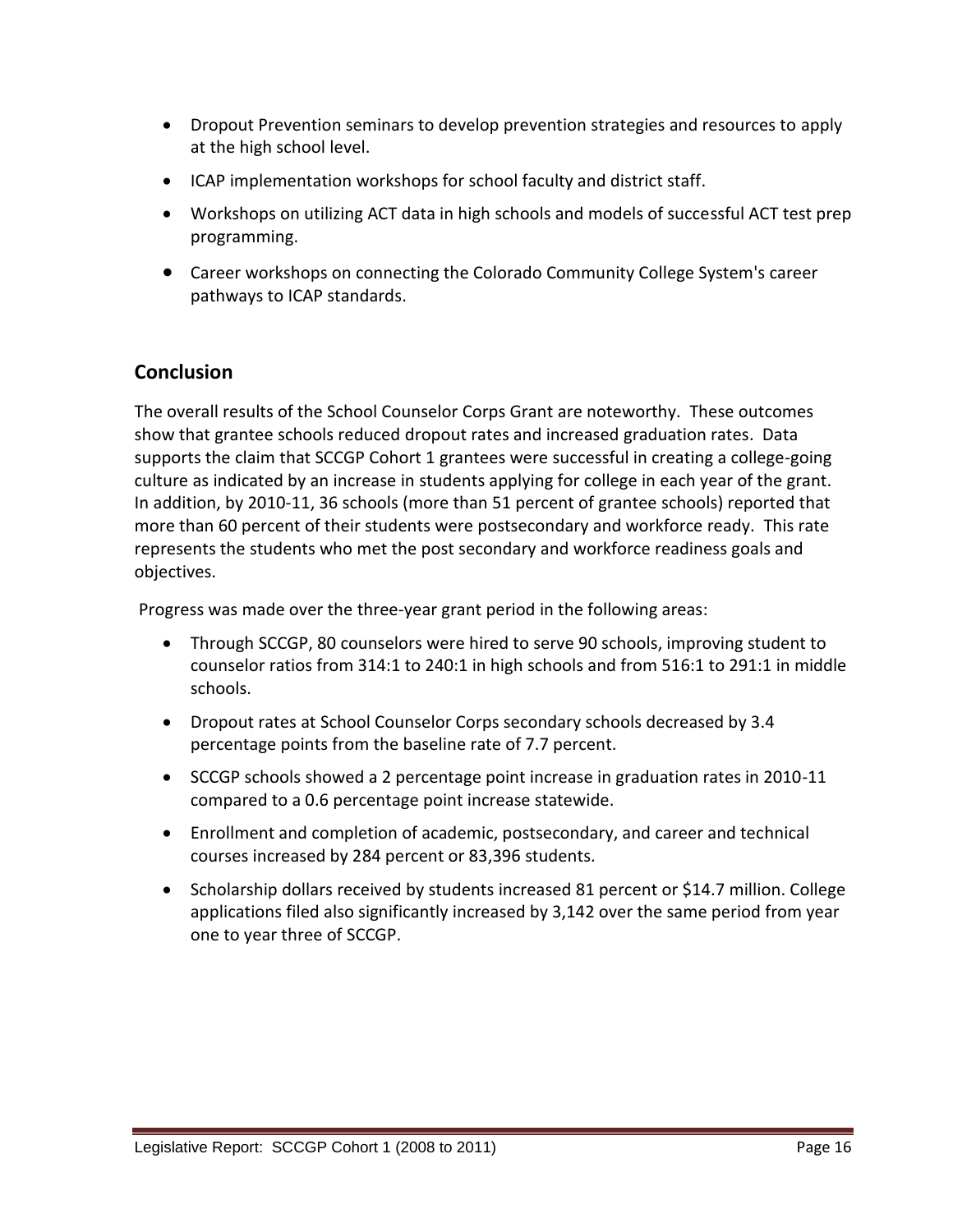### **References**

Alliance of Excellent Education (2009). Potential Economic Impacts of Improved Education on Colorado. *State Information*, October 2009. [http://www.all4ed.org/files/Colorado\\_econ.pdf](http://www.all4ed.org/files/Colorado_econ.pdf)

Lefly, D.L., Lovell, C. D., O'Brien, J. (2011). Shinning a light on college remediation in Colorado: The predictive utility of the ACT for Colorado and the Colorado student assessment program (CSAP). Colorado Department of Education.

Sum, Andrew; Khatiwada, Ishwar; and McLaughlin, Joe, (2009). The Consequences of Dropping Out of High School. *Center for Labor Market Studies Publications.* Paper 23. <http://hdl.handle.net/2047/d20000596>

White, S. W., Kelly, F.D. (2010). The School Counselor's Role in School Dropout Prevention. *Journal of Counseling & Development, volume 88*, p 227-235.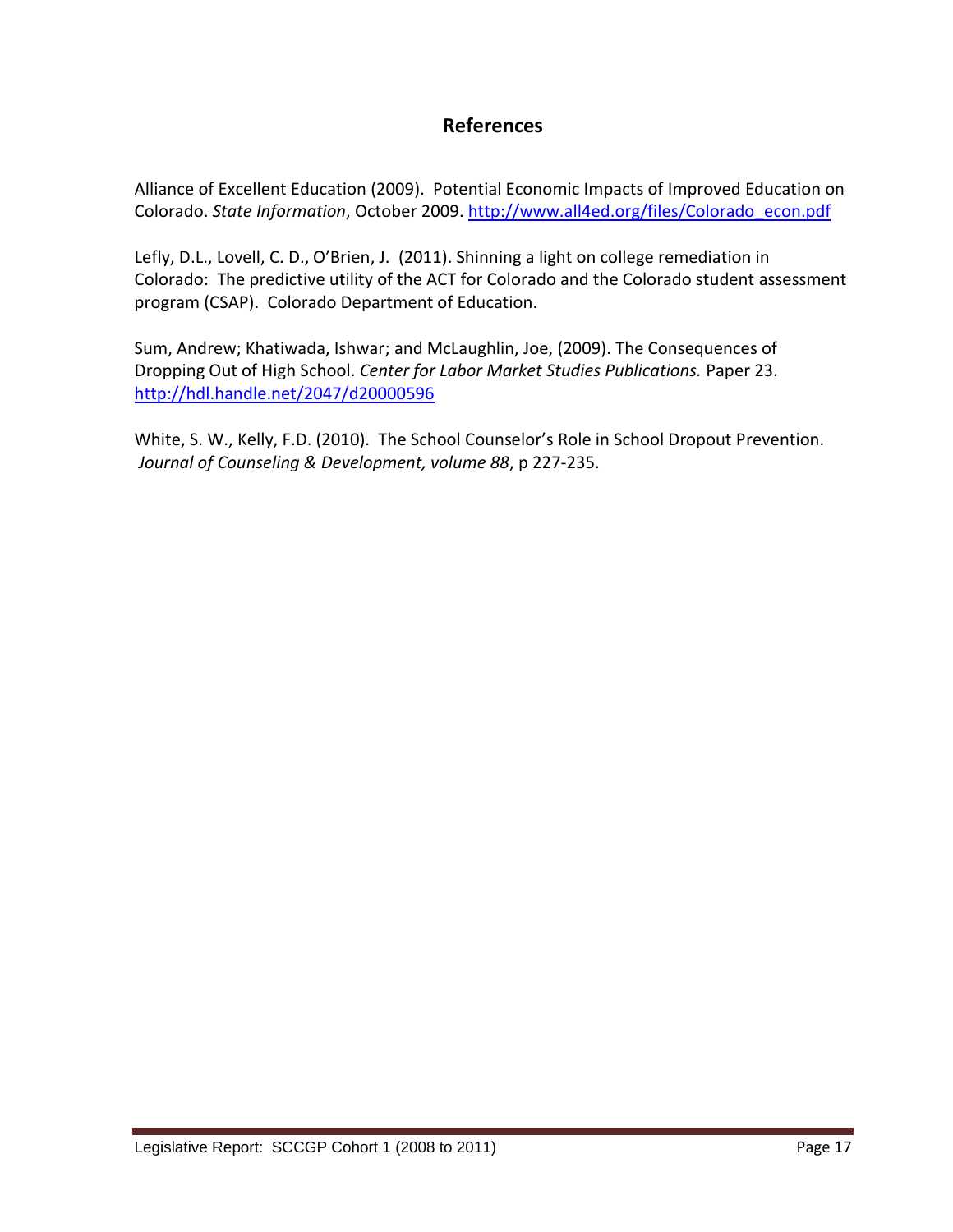# **Appendix A**

# **School Counselor Corps Grant Program Cohort 1 Grantee List (2008-2011) by Local Education Agency, School and Total Grant Award**

| <b>Cohort 1 Grantee</b><br><b>Local Education Agency</b><br>(LEA) | School(s)                                      | <b>School</b><br>Code | <b>3-Year Grant</b><br><b>Total per</b><br><b>LEA</b> |
|-------------------------------------------------------------------|------------------------------------------------|-----------------------|-------------------------------------------------------|
| <b>Adams 14 School District</b>                                   |                                                |                       | \$600,743                                             |
|                                                                   | <b>ADAMS CITY HIGH SCHOOL</b>                  | 0024                  |                                                       |
|                                                                   | ADAMS CITY MIDDLE SCHOOL                       | 0020                  |                                                       |
|                                                                   | <b>KEARNEY MIDDLE SCHOOL</b>                   | 4516                  |                                                       |
| <b>Adams Arapahoe 28J</b>                                         |                                                |                       | \$1,224,258                                           |
|                                                                   | AURORA CENTRAL HIGH SCHOOL                     | 1458                  |                                                       |
|                                                                   | <b>GATEWAY HIGH SCHOOL</b>                     | 3354                  |                                                       |
|                                                                   | <b>HINKLEY HIGH SCHOOL</b>                     | 4024                  |                                                       |
|                                                                   | RANGEVIEW HIGH SCHOOL                          | 7250                  |                                                       |
|                                                                   | WILLIAM SMITH HIGH SCHOOL                      | 8356                  |                                                       |
| <b>Alamosa School District</b>                                    |                                                |                       | \$286,964                                             |
|                                                                   | <b>ALAMOSA HIGH SCHOOL</b>                     | 0118                  |                                                       |
|                                                                   | ORTEGA MIDDLE SCHOOL                           | 0114                  |                                                       |
| <b>Boulder Valley Schools</b>                                     |                                                |                       | \$458,832                                             |
|                                                                   | ANGEVINE MIDDLE SCHOOL                         | 4878                  |                                                       |
|                                                                   | ARAPAHOE RIDGE HIGH SCHOOL                     | 0125                  |                                                       |
| <b>Branson Reorganized 82</b>                                     |                                                |                       | \$278,503                                             |
|                                                                   | <b>BRANSON SCHOOL ONLINE</b>                   | 0948                  |                                                       |
|                                                                   | <b>BRANSON UNDIVIDED HIGH</b><br><b>SCHOOL</b> | 0978                  |                                                       |
| <b>Brighton School District</b>                                   |                                                |                       | \$568,080                                             |
|                                                                   | <b>BRIGHTON HERITAGE ACADEMY</b>               | 1021                  |                                                       |
|                                                                   | <b>OVERLAND TRAIL MIDDLE SCHOOL</b>            | 6638                  |                                                       |
|                                                                   | <b>VIKAN MIDDLE SCHOOL</b>                     | 9230                  |                                                       |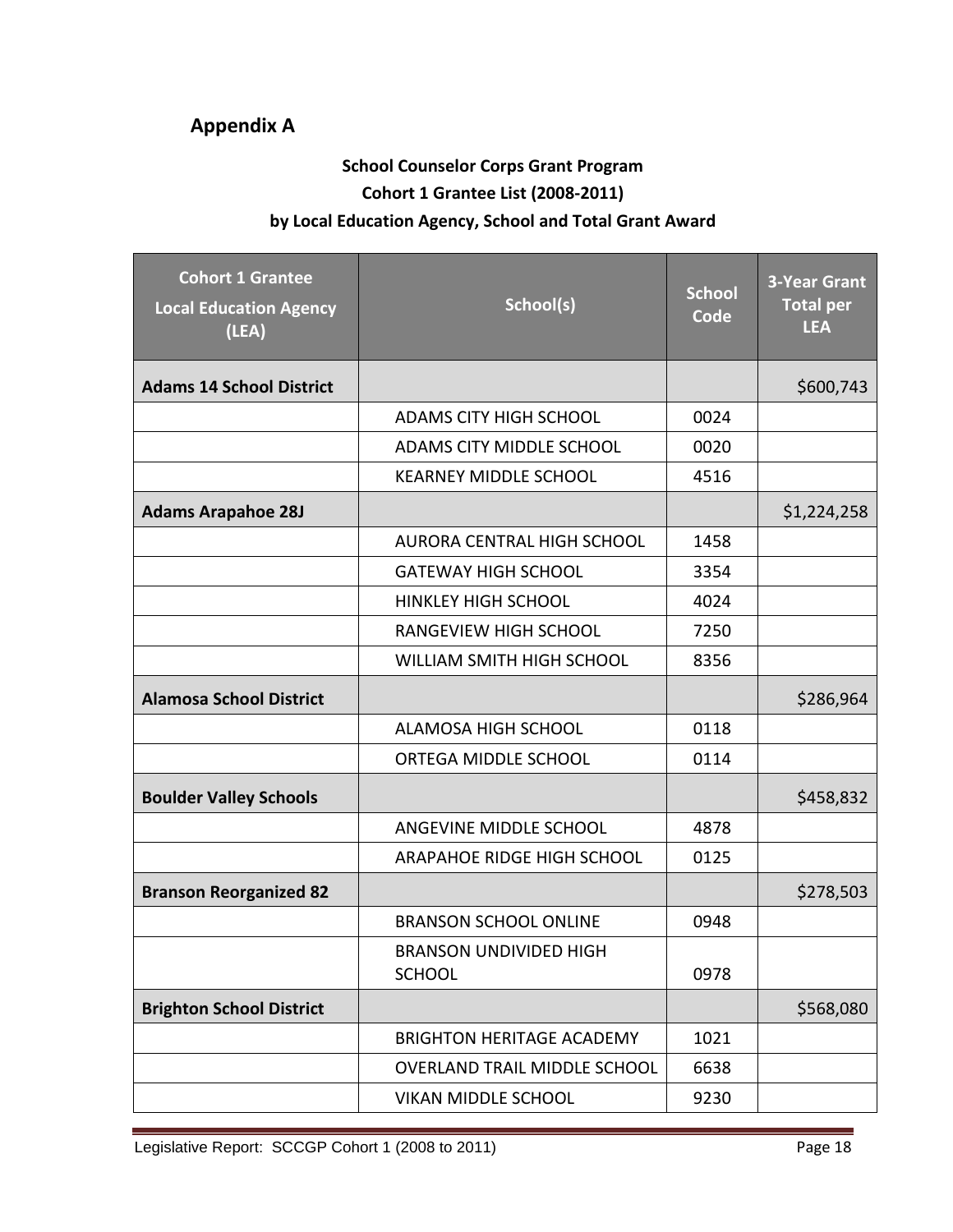| <b>Center Consolidated</b><br>Schools, 26JT           |                                                                  |      | \$152,249   |
|-------------------------------------------------------|------------------------------------------------------------------|------|-------------|
|                                                       | <b>CENTER HIGH SCHOOL</b>                                        | 1420 |             |
|                                                       | SKOGLUND MIDDLE SCHOOL                                           | 1416 |             |
| <b>Charter School Institute</b>                       |                                                                  | 1795 | \$1,140,490 |
|                                                       | Colorado Springs Early Colleges                                  |      |             |
|                                                       | Pinnacle Middle School                                           | 6913 |             |
|                                                       | EARLY COLLEGE HIGH SCHOOL AT<br><b>ARVADA</b>                    | 2837 |             |
|                                                       | <b>GOAL Academy</b>                                              | 3475 |             |
| <b>Cherry Creek School</b><br><b>District</b>         |                                                                  |      | \$606,243   |
|                                                       | HORIZON MIDDLE SCHOOL                                            | 4100 |             |
|                                                       | <b>OVERLAND HIGH SCHOOL</b>                                      | 6625 |             |
|                                                       | PRAIRIE MIDDLE SCHOOL                                            | 7158 |             |
|                                                       | <b>SMOKY HILL HIGH SCHOOL</b>                                    | 8020 |             |
| <b>Colorado Springs District</b><br>11                |                                                                  |      | \$301,891   |
|                                                       | <b>BIJOU ALTERNATIVE PROGRAM</b>                                 | 0871 |             |
|                                                       | LIFE SKILLS CENTER OF COLORADO<br><b>SPRINGS</b>                 | 5146 |             |
|                                                       | MITCHELL HIGH SCHOOL                                             | 5948 |             |
|                                                       | <b>NIKOLA TESLA EDUCATION</b><br><b>OPPORTUNITY CENTER</b>       | 2528 |             |
|                                                       | PALMER HIGH SCHOOL                                               | 6680 |             |
| <b>Cripple Creek-Victor</b><br><b>School District</b> |                                                                  |      | \$144,946   |
|                                                       | <b>CRIPPLE CREEK-VICTOR JUNIOR-</b><br><b>SENIOR HIGH SCHOOL</b> | 2024 |             |
| <b>Denver Public Schools</b>                          |                                                                  |      | \$1,970,854 |
|                                                       | <b>CONTEMPORARY LEARNING</b><br><b>ACADEMY HIGH SCHOOL</b>       | 5844 |             |
|                                                       | <b>GEORGE WASHINGTON HIGH</b><br><b>SCHOOL</b>                   | 3378 |             |
|                                                       | <b>GRANT RANCH K-8 SCHOOL</b>                                    | 3605 |             |
|                                                       | <b>MARTIN LUTHER KING MIDDLE</b>                                 | 5605 |             |

÷,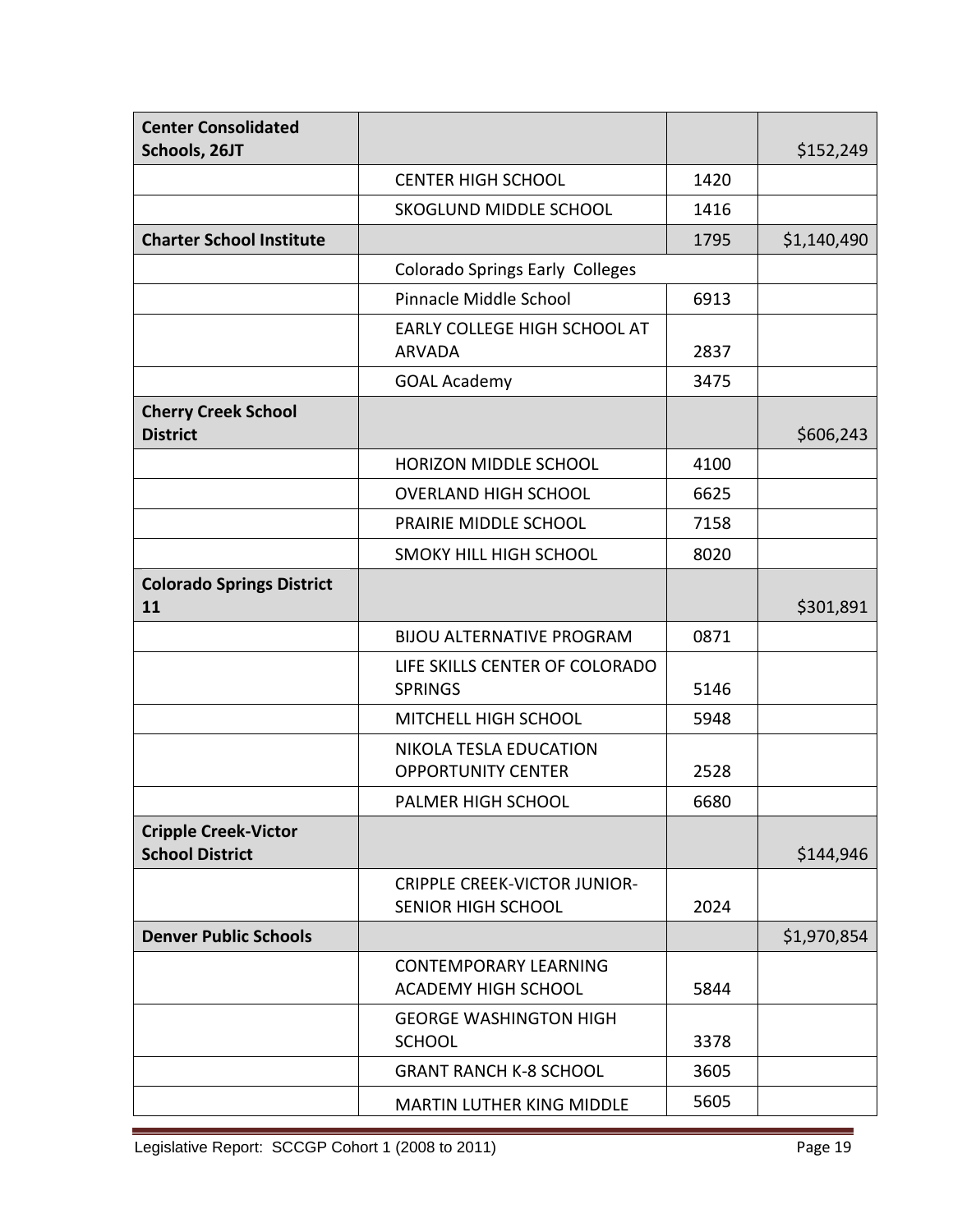|                                  | <b>COLLEGE</b>                                   |      |           |
|----------------------------------|--------------------------------------------------|------|-----------|
|                                  | <b>NORTH HIGH SCHOOL</b>                         | 6314 |           |
|                                  | SKINNER MIDDLE SCHOOL                            | 7942 |           |
|                                  | <b>THOMAS JEFFERSON HIGH</b>                     |      |           |
|                                  | <b>SCHOOL</b>                                    | 8822 |           |
|                                  | <b>WEST HIGH SCHOOL</b>                          | 9408 |           |
|                                  | Colorado High School Charter                     | 1748 |           |
|                                  | P.S. 1 Charter School*                           | 7199 |           |
|                                  | Northeast Academy Charter<br>School              | 6394 |           |
|                                  | Place Bridge Academy                             | 7045 |           |
| <b>Englewood Schools</b>         |                                                  |      | \$573,233 |
|                                  | <b>COLORADO'S FINEST</b>                         |      |           |
|                                  | <b>ALTERNATIVE HIGH SCHOOL</b>                   | 0206 |           |
|                                  | <b>ENGLEWOOD HIGH SCHOOL</b>                     | 2746 |           |
|                                  | <b>ENGLEWOOD MIDDLE SCHOOL</b>                   | 2752 |           |
| <b>Falcon School District</b>    |                                                  |      | \$456,615 |
|                                  | <b>FALCON HIGH SCHOOL</b>                        | 2908 |           |
|                                  | <b>FALCON MIDDLE SCHOOL</b>                      | 2906 |           |
|                                  | HORIZON MIDDLE SCHOOL                            | 4102 |           |
|                                  | SAND CREEK HIGH SCHOOL                           | 7613 |           |
|                                  | <b>SKYVIEW MIDDLE SCHOOL</b>                     | 7960 |           |
|                                  | <b>VISTA RIDGE HIGH SCHOOL</b>                   | 8791 |           |
| <b>Greeley 6 School District</b> |                                                  |      | \$479,522 |
|                                  | <b>GREELEY CENTRAL HIGH SCHOOL</b>               | 3610 |           |
|                                  | <b>GREELEY WEST HIGH SCHOOL</b>                  | 3614 |           |
|                                  | <b>NORTHRIDGE HIGH SCHOOL</b>                    | 6364 |           |
| <b>Harrison School District</b>  |                                                  |      | \$644,022 |
|                                  | <b>CARMEL MIDDLE SCHOOL</b>                      | 1306 |           |
|                                  | FOX MEADOW MIDDLE SCHOOL                         | 3522 |           |
|                                  | <b>HARRISON HIGH SCHOOL</b>                      | 3806 |           |
|                                  | <b>MOUNTAIN VISTA COMMUNITY</b><br><b>SCHOOL</b> | 6162 |           |
|                                  | NEW HORIZONS DAY SCHOOL                          | 6244 |           |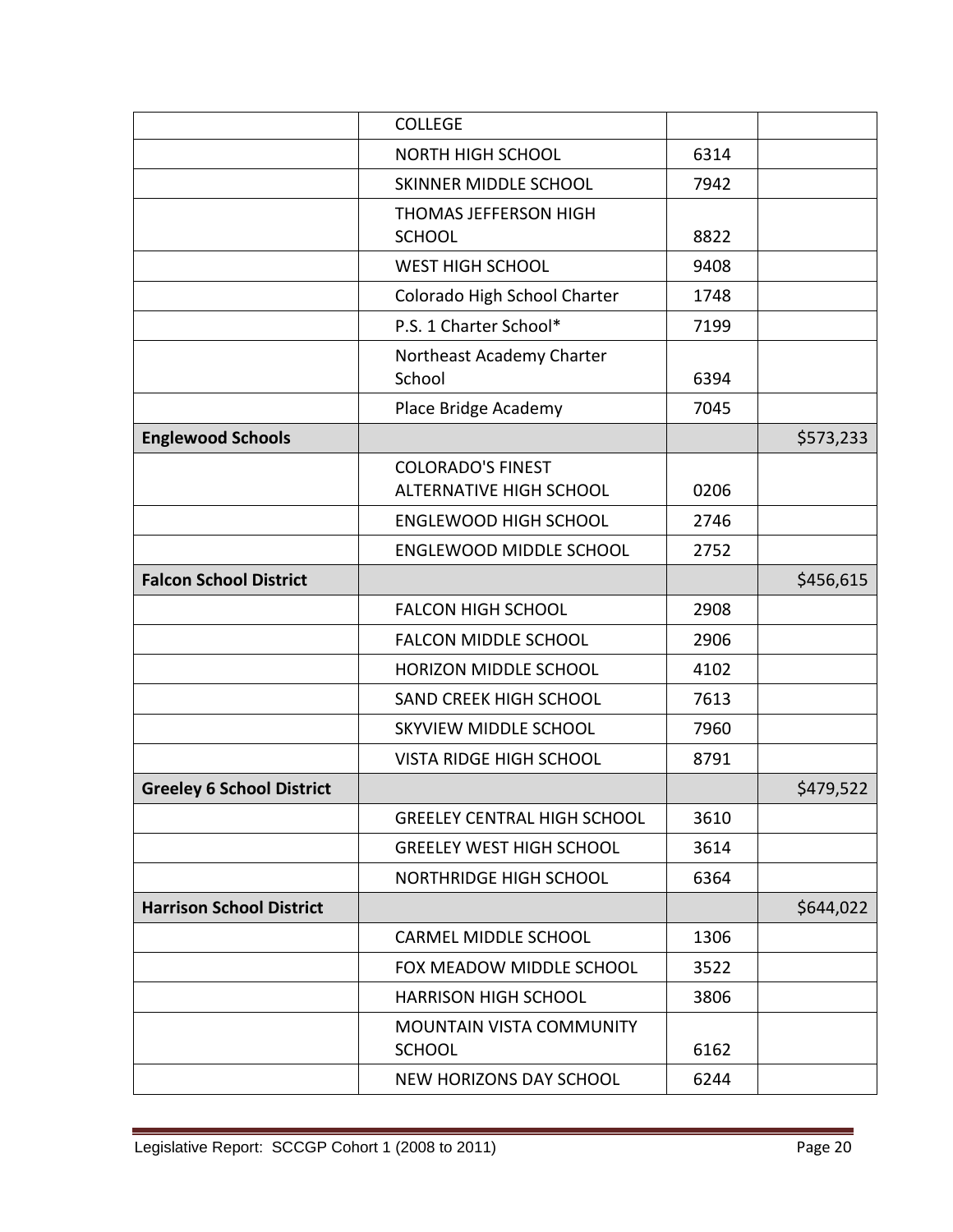|                                              | PANORAMA MIDDLE SCHOOL                            | 6686 |           |
|----------------------------------------------|---------------------------------------------------|------|-----------|
|                                              | SIERRA HIGH SCHOOL                                | 7882 |           |
| <b>Jeffco Public Schools</b>                 |                                                   |      | \$686,446 |
|                                              | ALAMEDA HIGH SCHOOL                               | 0108 |           |
|                                              | <b>ARVADA HIGH SCHOOL</b>                         | 0370 |           |
|                                              | JEFFERSON HIGH SCHOOL                             | 4422 |           |
| <b>Karval School District RE23</b>           |                                                   |      | \$124,978 |
|                                              | <b>KARVAL JUNIOR-SENIOR HIGH</b><br><b>SCHOOL</b> | 4506 |           |
|                                              | KARVAL ONLINE EDUCATION                           | 4504 |           |
| <b>Lake County School</b><br><b>District</b> |                                                   |      | \$159,535 |
|                                              | <b>LAKE COUNTY HIGH SCHOOL</b>                    | 4904 |           |
| <b>Mapleton School District</b>              |                                                   |      | \$398,327 |
|                                              | <b>ACHIEVE ACADEMY</b>                            | 0505 |           |
|                                              | <b>CLAYTON PARTNERSHIP SCHOOL</b>                 | 0509 |           |
|                                              | MEADOW COMMUNITY SCHOOL                           | 0502 |           |
|                                              | MONTEREY COMMUNITY SCHOOL                         | 0501 |           |
|                                              | <b>VALLEY VIEW K-8</b>                            | 9036 |           |
|                                              | YORK INTERNATIONAL                                | 0503 |           |
| <b>Mesa Valley School</b><br><b>District</b> |                                                   |      | \$448,573 |
|                                              | <b>CENTRAL HIGH SCHOOL</b>                        | 1450 |           |
|                                              | PALISADE HIGH SCHOOL                              | 6666 |           |
| <b>Montezuma-Cortez Re-1</b>                 |                                                   |      | \$423,331 |
|                                              | <b>CORTEZ MIDDLE SCHOOL</b>                       | 1888 |           |
|                                              | MONTEZUMA-CORTEZ HIGH<br><b>SCHOOL</b>            | 6026 |           |
| <b>Montezuma-Cortez Re-1</b>                 |                                                   |      | \$174,738 |
|                                              | SOUTHWEST OPEN SCHOOL                             | 8133 |           |
| <b>Mountain Valley</b><br><b>School</b>      |                                                   |      | \$61,758  |
|                                              | MOUNTAIN VALLEY SENIOR HIGH<br><b>SCHOOL</b>      | 6146 |           |
| <b>Poudre School District</b>                |                                                   |      | \$398,623 |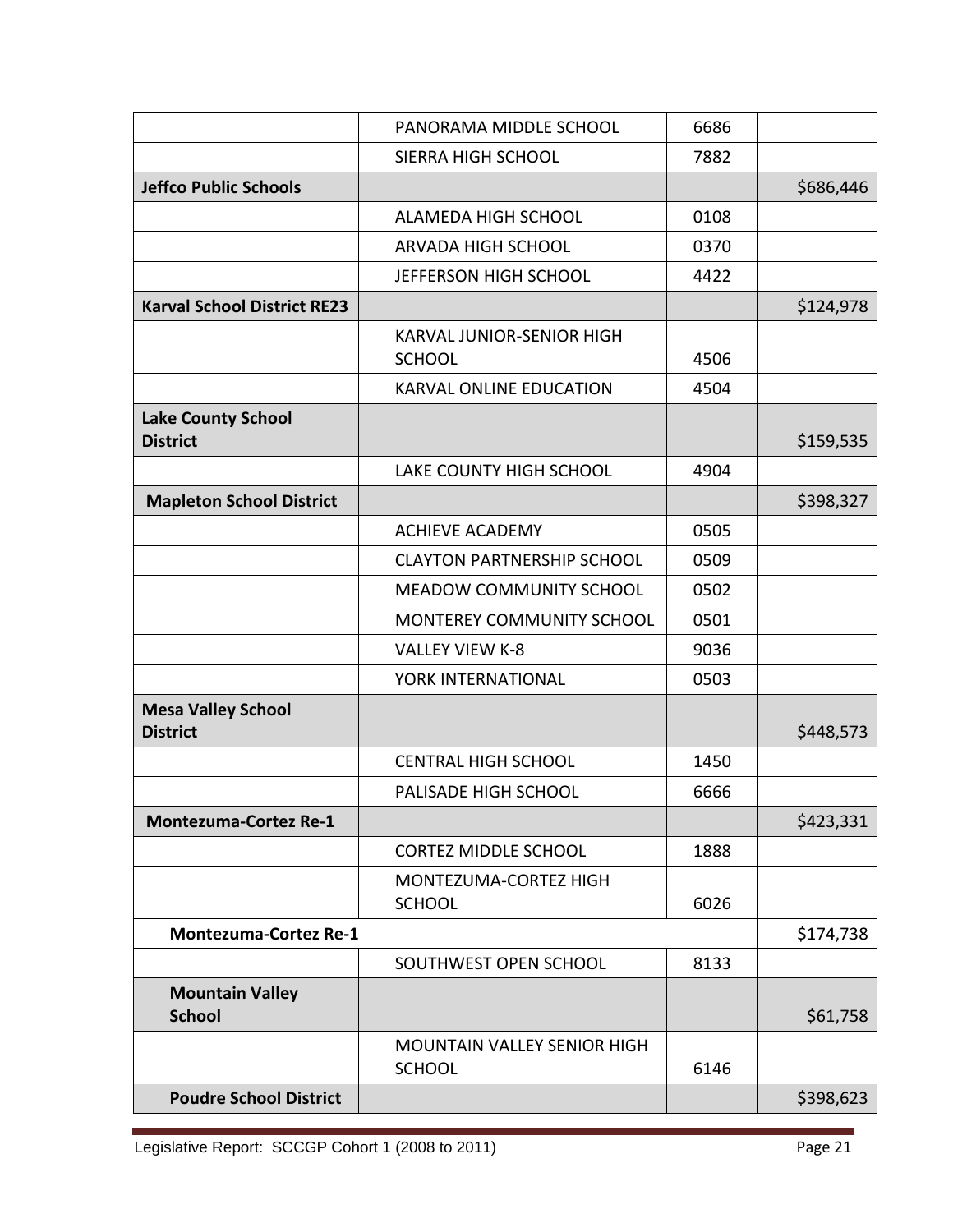| <b>25 Local Education</b><br><b>Agencies</b> | 90 Schools                                           | 3-year total<br>for 37<br>grants | \$13,596,083<br>CDE Constantino History |  |  |
|----------------------------------------------|------------------------------------------------------|----------------------------------|-----------------------------------------|--|--|
| <b>Summary</b>                               |                                                      |                                  |                                         |  |  |
|                                              | *Denotes schools that closed during the grant period |                                  |                                         |  |  |
|                                              | <b>SKYLINE HIGH SCHOOL</b>                           | 7954                             |                                         |  |  |
| <b>St. Vrain School</b><br><b>District</b>   |                                                      |                                  | \$125,732                               |  |  |
|                                              | PUEBLO WEST MIDDLE SCHOOL                            | 7212                             |                                         |  |  |
|                                              | <b>FUTURES ACADEMY</b>                               | 3279                             |                                         |  |  |
| <b>Pueblo District 70</b>                    |                                                      |                                  | \$411,012                               |  |  |
|                                              | <b>KEATING CONTINUING</b><br><b>EDUCATION *</b>      | 7748                             |                                         |  |  |
|                                              | <b>CENTRAL HIGH SCHOOL</b>                           | 1454                             |                                         |  |  |
| <b>Pueblo City Schools</b>                   |                                                      |                                  | \$295,585                               |  |  |
|                                              | POUDRE TRANSITION CENTER                             | 7127                             |                                         |  |  |
|                                              | POLARIS EXPEDITIONARY<br><b>LEARNING SCHOOL</b>      | 7104                             |                                         |  |  |
|                                              | LINCOLN JUNIOR HIGH SCHOOL                           | 5168                             |                                         |  |  |

Source: CDE, Grants Fiscal Unit

 $\sim$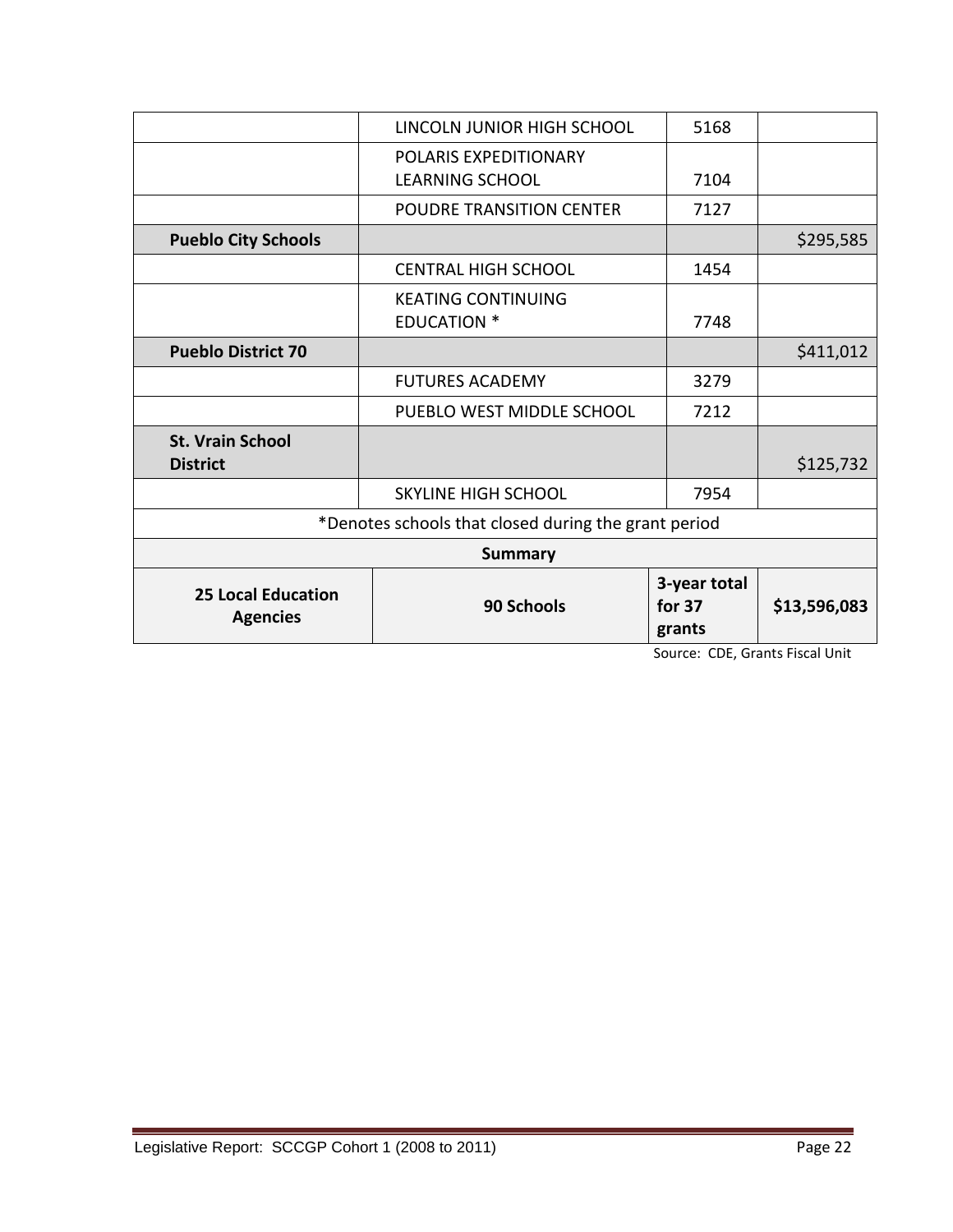## **Appendix B**

#### **Evaluation Methodology**

#### **Evaluation Process**

School Counselor Corps grantees were required to annually report information on their school and district level progress in areas relevant to the intent of the grant.

School-level indicators included:

- The student-to-counselor ratio before and after the School Counselor Corps counselors were hired
- College and career readiness data
- Types and hours of remediation coursework

District grantee-level indicators included:

- Information regarding Specific, Measurable, Attainable, Research- Based, and Timely (S.M.A.R.T) goals
- American School Counselor Association (ASCA) standards implementation
- Record of professional development opportunities

Self-reported data are collected through the Data Services Unit at the Colorado Department of Education and the Office of Dropout Prevention and Student Engagement staff aggregate the data by indicator for reporting purposes.

In addition, dropout, graduation and remediation data are reported annually to the state and these data are disaggregated by school codes for review.

#### **Analysis**

Responses submitted through the online data collection system are downloaded and analyzed. Descriptive statistics are used to analyze and calculate both aggregated and disaggregated data.

State-reported data are disaggregated by school code and grant-funded schools are matched with schools that have similar demographics such as, free and reduced lunch rates. The dropout and graduation rates of grant-funded schools and non-grant funded school are graphed for comparison.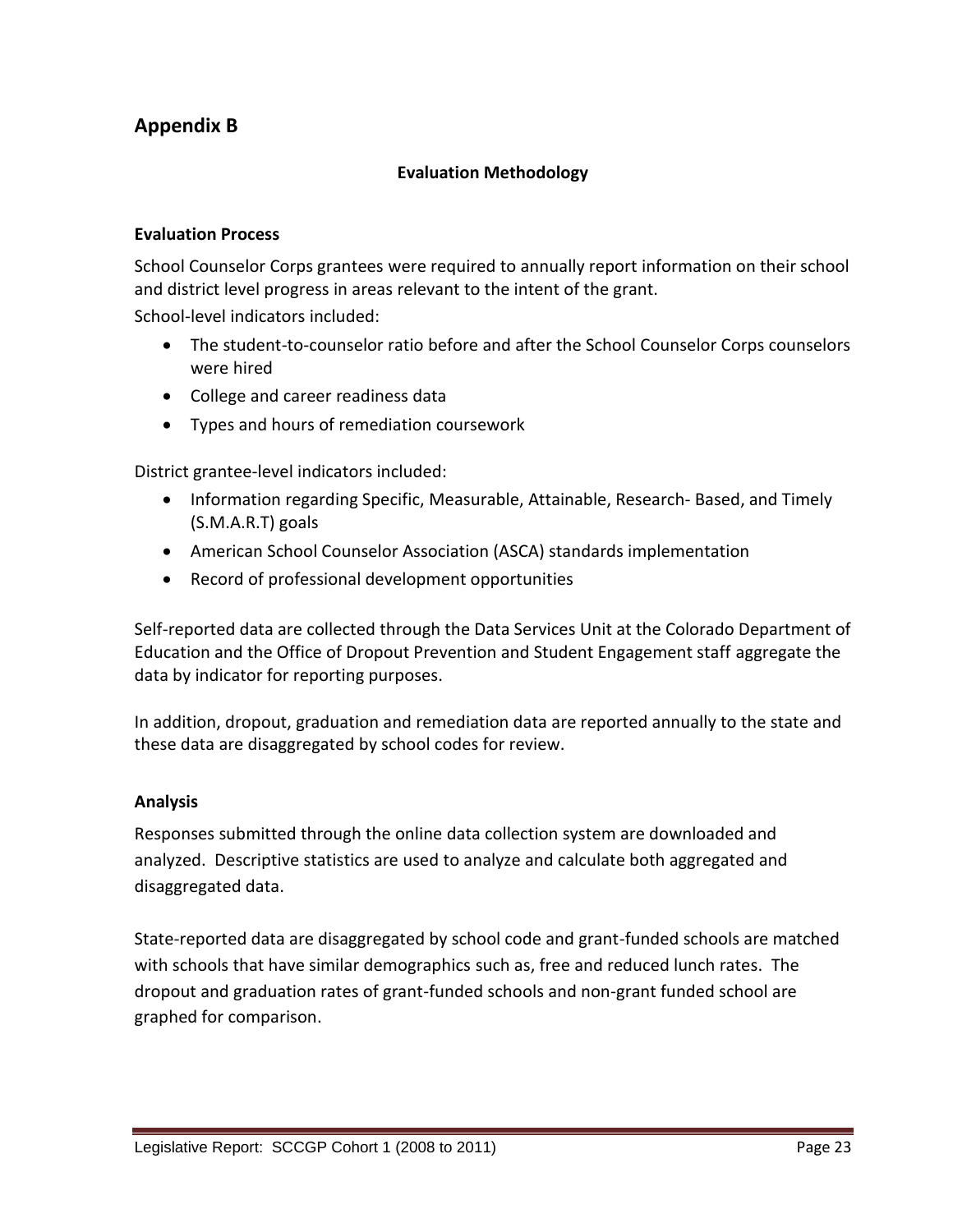## **Appendix C**

#### **Remediation Rates for School Counselor Corps High Schools (2008 -2010)**

The table below reflects the percentage of students from each of the SCCGP high schools that entered postsecondary with remedial needs as determined by a Colorado institution of higher education. These data include three years of remediation rates for each grantee high school.

*= Less than 10 students* 

Highlighted rates = reduction in remediation rates during the School Counselor Corps Grant Program Cohort 1. For more details on remediation rates visit, <http://highered.colorado.gov/i3/default.aspx>.

|                               |                        | <b>Remediation Rate (%)</b> |        |        |
|-------------------------------|------------------------|-----------------------------|--------|--------|
| <b>Local Education Agency</b> | <b>High School</b>     | 2008                        | 2009   | 2010   |
| Adams 14                      | 1. Adams City High     | 71.8                        | 64.6   | 56.9   |
| Adams-Arapahoe 28J            | 2. Aurora Central      | 70.9                        | 70.6   | 75.4   |
|                               | 3. Gateway High        | 47.4                        | 60.7   | 61.5   |
|                               | 4. Hinkley High        | 56.6                        | $\ast$ | 52.3   |
|                               | 5. Rangeview High      | 47.3                        | 48.0   | 44.7   |
|                               | 6. William Smith       | $\ast$                      | $\ast$ | $\ast$ |
| Alamosa                       | 7. Alamosa High        | 43.1                        | 49.2   | 48.3   |
| <b>Boulder Valley</b>         | 8. Arapahoe Ridge      | $\ast$                      | $\ast$ | $\ast$ |
| <b>Branson Reorganized</b>    | 9. Branson High        | $\ast$                      | $\ast$ | $\ast$ |
|                               | 10. Branson Online     | $\ast$                      | $\ast$ | $\ast$ |
| Brighton                      | 11. Brighton High      | 53.3                        | $\ast$ | 47.2   |
| <b>Center Consolidated</b>    | 12. Center High        | $\ast$                      | $\ast$ | $\ast$ |
| Cherry Creek                  | 13. Overland High      | 51.0                        | 47.6   | 47.1   |
|                               | 14. Smoky Hill High    | 32.1                        | 35.8   | 28.5   |
| <b>Colorado Springs</b>       | 15. Bijou              | $\ast$                      | $\ast$ | $\ast$ |
|                               | 16. Life Skills        | $\ast$                      | $\ast$ | $\ast$ |
|                               | 17. Mitchell High      | 48.5                        | 28.0   | 42.3   |
|                               | 18. Nikola Tesla       | $\ast$                      | $\ast$ | $\ast$ |
|                               | 19. Palmer High        | 21.8                        | 24.2   | 22.5   |
| Cripple Creek-Victor          | 20. Cripple Creek High | $\ast$                      | $\ast$ | $\ast$ |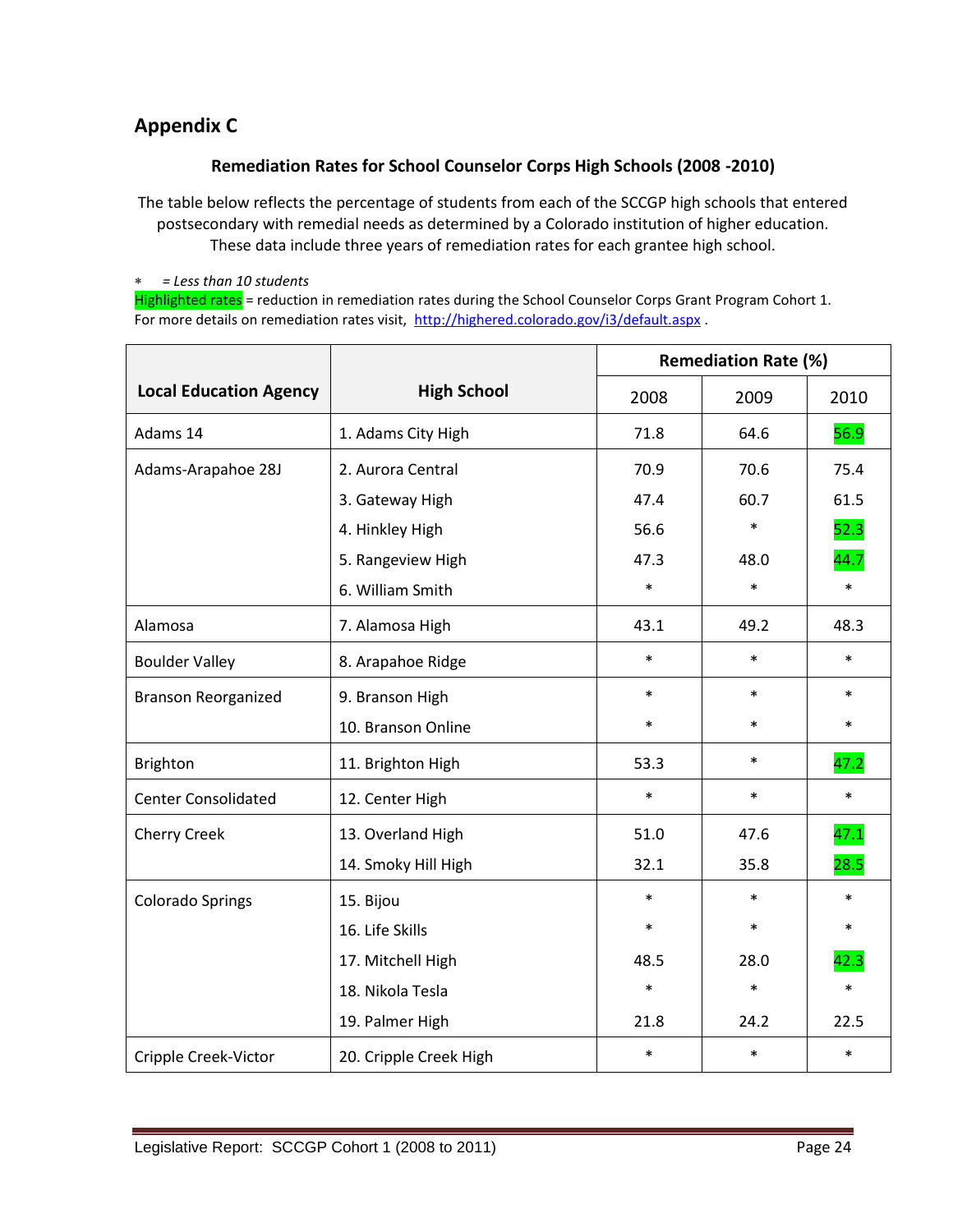| <b>Denver Public Schools</b> | 21. Contemporary           | $\ast$ | $\ast$ | $\ast$ |
|------------------------------|----------------------------|--------|--------|--------|
|                              | 22. George Washington High | 54.3   | 54.8   | 60.0   |
|                              | 23. North High             | 72.6   | 75.0   | 72.4   |
|                              | 24. Thomas Jefferson High  | 51.5   | 46.7   | 57.3   |
|                              | 25. West High              | 89.6   | 86.8   | 90.7   |
|                              | 26. Colorado High          | $\ast$ | $\ast$ | $\ast$ |
| <b>Englewood Schools</b>     | 27. Colorado's Finest      | $\ast$ | $\ast$ | $\ast$ |
|                              | 28. Englewood High         | 44.0   | 41.9   | 42.0   |
| Falcon                       | 29. Falcon High            | 48.6   | 39.1   | 29.7   |
|                              | 30. Sand Creek High        | 45.3   | 38.8   | 33.3   |
| Greeley 6                    | 31. Greeley Central        | 43.0   | 42.0   | 45.7   |
|                              | 32. Greeley West           | 45.2   | 32.5   | 40.9   |
|                              | 33. Northridge             | 48.2   | 51.2   | 46.5   |
| Harrison                     | 34. Harrison High          | 75.5   | 52.6   | 55.6   |
|                              | 35. New Horizons           | $\ast$ | $\ast$ |        |
|                              | 36. Sierra High            | 67.6   | 49.4   | 58.0   |
| Jeffco Public Schools        | 37. Alameda High           | 67.1   | 53.7   | 50.0   |
|                              | 38. Arvada High            | 55.8   | 45.3   | 56.6   |
|                              | 39. Jefferson High         | 74.2   | $\ast$ | 62.2   |
| Karval                       | 40. Karval Junior & Senior | $\ast$ | $\ast$ | $\ast$ |
| Lake County                  | 41. Lake County High       | $\ast$ | $\ast$ | $\ast$ |
| Mesa Valley                  | 42. Central High           | 47.6   | 39.7   | 41.7   |
|                              | 43. Palisade High          | 52.7   | 57.4   | 35.3   |
| Montezuma-Cortez Re-1        | 44. Montezuma-Cortez High  | 59.0   | 50.0   | 51.0   |
| <b>Mountain Valley</b>       | 45. Mountain Valley High   | $\ast$ | $\ast$ | $\ast$ |
| Poudre                       | 46. Poudre High            | 24.1   | 25.5   | 24.5   |
| Pueblo City Schools          | 47. Central High           | 61.8   | 61.0   | 64.8   |
| St. Vrain                    | 48. Skyline High           | 46.7   | 44.2   | 40.7   |

*= Less than 10 students*

*Source: Colorado Department of Higher Education*

 $\sim$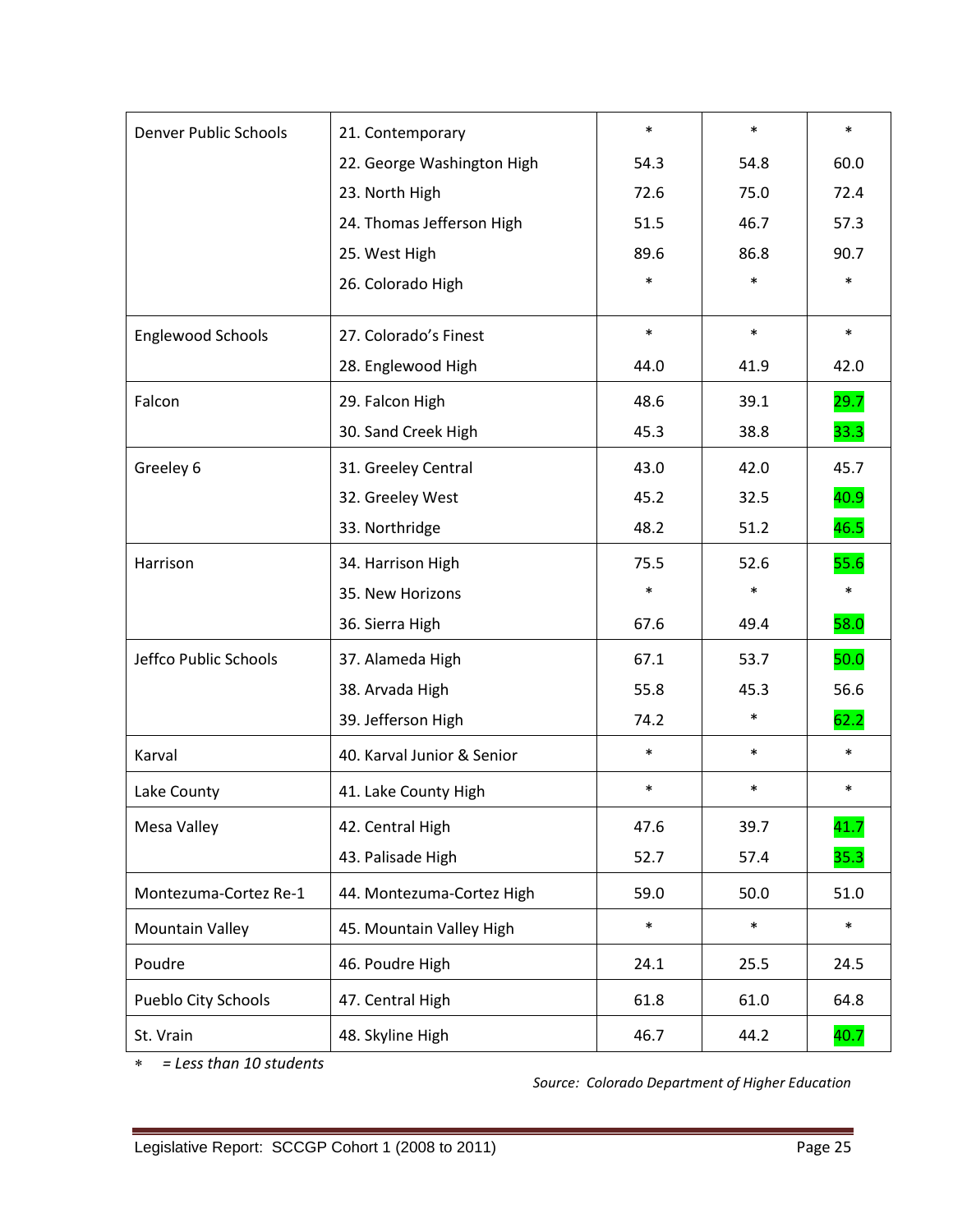# This page left intentionally blank.